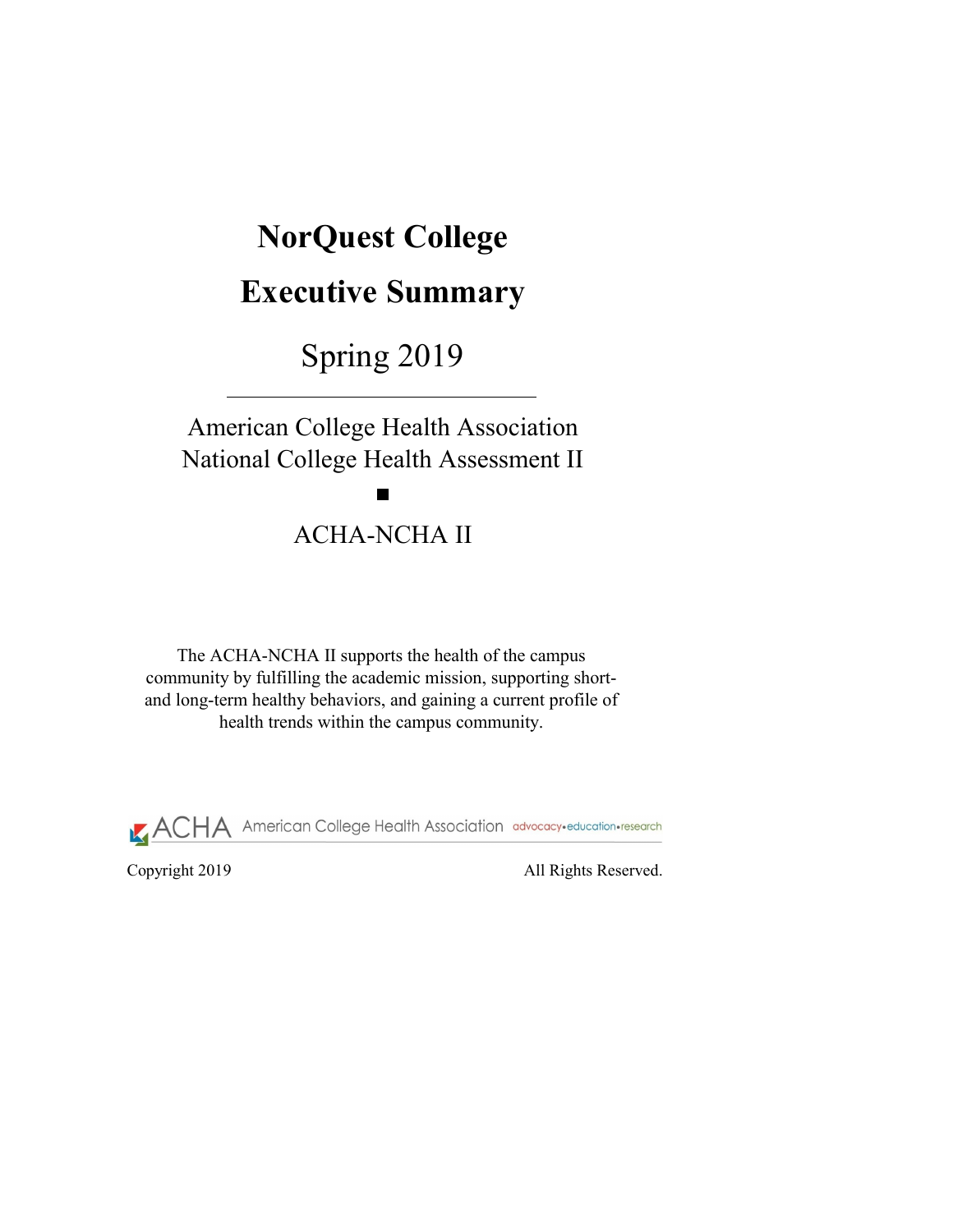# **Table of Contents**

#### I. Introduction 2

#### II. Findings

| A. General Health of College Students                  | 3              |
|--------------------------------------------------------|----------------|
| B. Disease and Injury Prevention                       | $\overline{4}$ |
| C. Academic Impacts                                    | 5              |
| D. Violence, Abusive Relationships and Personal Safety | 5              |
| E. Tobacco, Alcohol, and Marijuana Use                 | 6              |
| F. Sexual Behavior                                     | 10             |
| G. Nutrition and Exercise                              | 12             |
| H. Mental Health                                       | 13             |
| I. Sleep                                               | 16             |
|                                                        |                |

III. Demographics and Student Characteristics 17

Association-National College Health Assessment II: NorQuest College Executive Summary Spring 2019. Silver Spring, MD: American College Health Association; 2019.

*Suggested citation for this document:* 

American College Health Association. American College Health

п

 ACHA, the nation's principal advocate and leadership organization for college and university health, represents a diverse membership that provides and supports the delivery of health care and prevention and wellness services for the nation's 20 million college students. For more information about the association's programs and services, visit www.acha.org, and www.acha-ncha.org.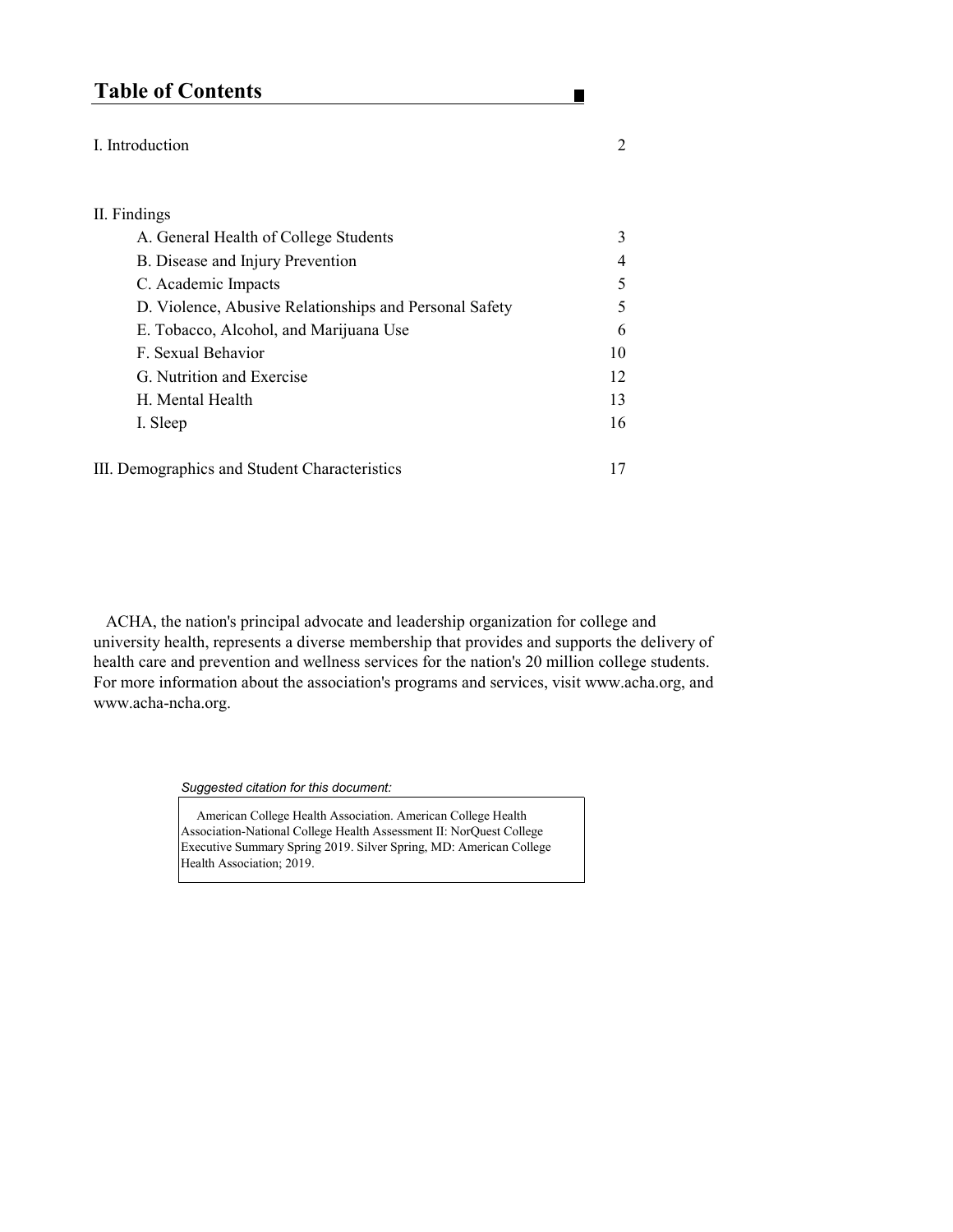## **Introduction**

#### *Notes about this report:*

2

 The ACHA-National College Health Assessment II (ACHA-NCHA II) is a national research survey organized by the American College Health Association (ACHA) to assist college health service providers, health educators, counselors, and administrators in collecting data about their students' habits, behaviors, and perceptions on the most prevalent health topics.

ACHA initiated the original ACHA-NCHA in 2000 and the instrument was used nation wide through the spring 2008 data collection period. The ACHA-NCHA now provides the largest known comprehensive data set on the health of college students, providing the college health and higher education fields with a vast spectrum of information on student health. A revised survey, the ACHA-NCHA-II, has been in use since the fall 2008 data collection period.

The overall response proportion was 18.3%. survey for NorQuest College consisting of 219 respondents. This Executive Summary highlights results of the ACHA-NCHA II Spring 2019

Please note the ACHA-NCHA II is not appropriate for trend comparison with items from the original ACHA-NCHA survey. Directly comparing pre- and post-redesign estimates on similar data points, without taking into account the impact of the survey's redesign, can lead to an erroneous conclusion.

For additional information about the survey's development, design, and methodology, email Mary T Hoban, PhD, MCHES, (mhoban@acha.org), E. Victor Leino, PhD (vleino@acha.org), or visit www.acha-ncha.org.

1. Missing values have been excluded from analysis and only valid percents are included in this document.

2. Students responding "not applicable" were excluded from several analyses, which are specifically noted throughout this document. This will often explain differences observed between this document and the full data report.

3. *A note about the use of sex and gender in this report:* Survey responses are reported by sex based on the responses to questions 47a, 47b, and 47c. For the purpose of the ACHA-NCHA report documents, respondents are reported as male or female only when their responses to these three questions are consistent with one another. If students' gender identity is consistent with their sex at birth AND the student selects "no" for transgender, then respondents are designated as either *male*  or *female.* If respondents select "yes" for transgender OR their sex at birth is not consistent with their gender identity, then they are designated as *non-binary.* A respondent that skips any of the three questions is designated as *unknown.* Totals displayed in this report include *non-binary* and *unknown* students.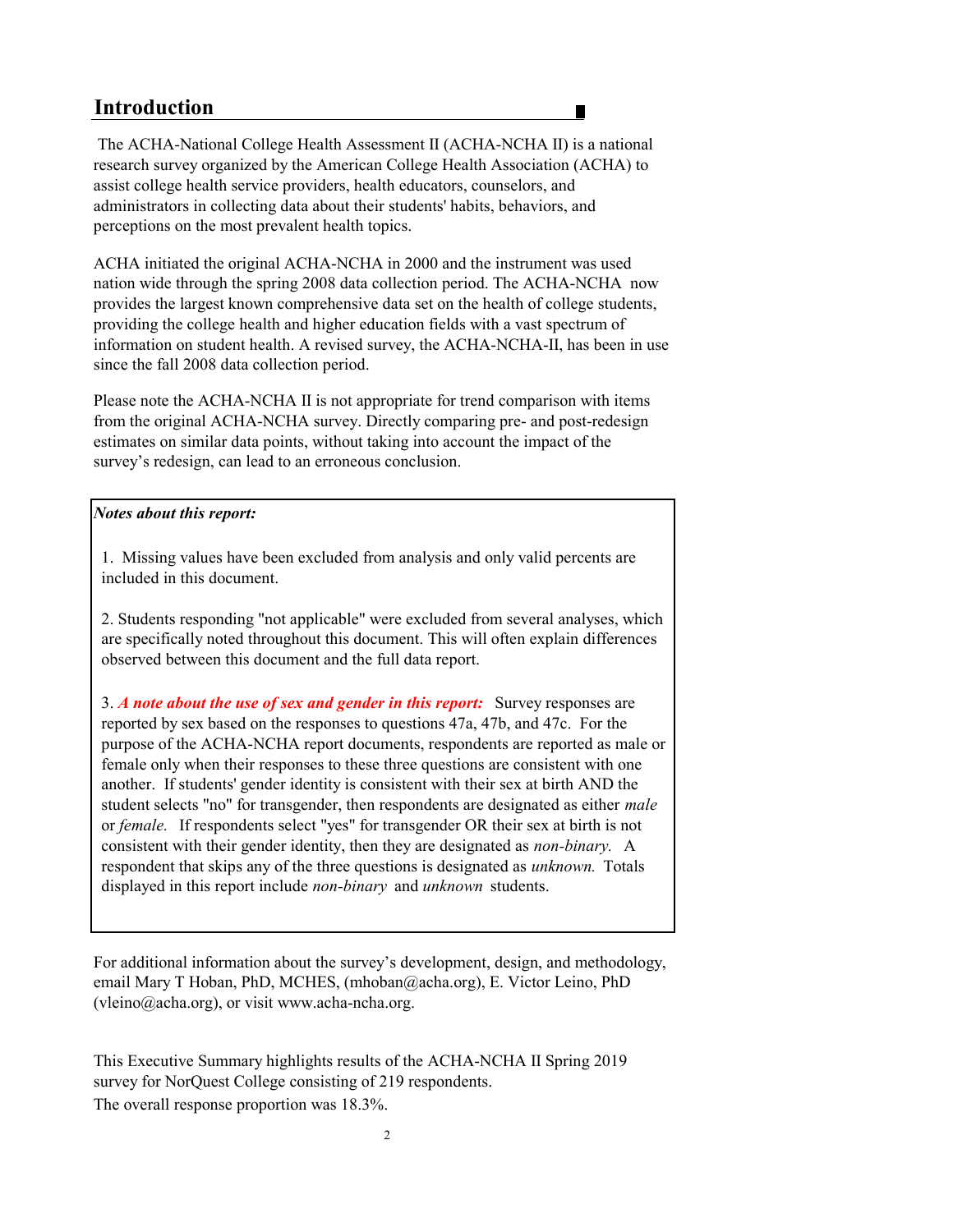## **Findings**

### **A. General Health of College Students**

42.5 % of college students surveyed (37.9 % male and 43.4 % female) described their health as *very good or excellent .*

H

85.8 % of college students surveyed (  $82.8$  % male and  $86.7$  % female) described their health as *good, very good or excellent .*

Proportion of college students who reported being diagnosed or treated by a professional for any of the following health problems within the last 12 months:

60.7 % of college students (43.3 % male, 65.2 % female) reported being diagnosed or treated by a professional with one or more of the above conditions within the last 12 months.

| Allergies:                   | 14.9 $%$ | Hepatitis B or C:                   | $0.5 \%$ |
|------------------------------|----------|-------------------------------------|----------|
| Asthma:                      | $7.9\%$  | High blood pressure:                | 4.7 $\%$ |
| Back pain:                   | 22.9 %   | High cholesterol:                   | $1.9\%$  |
| Broken bone/Fracture/Sprain: | $5.7\%$  | HIV infection:                      | $0.0\%$  |
| Bronchitis:                  | 5.2 $\%$ | Irritable Bowel Syndrome:           | $3.3\%$  |
| Chlamydia:                   | $0.9\%$  | Migraine headache:                  | 16.4 $%$ |
| Diabetes:                    | $2.3\%$  | Mononucleosis:                      | $0.0\%$  |
| Ear infection:               | 5.1 $\%$ | <b>Pelvic Inflammatory Disease:</b> | $0.5\%$  |
| Endometriosis:               | $0.5 \%$ | Repetitive stress injury:           | $3.3\%$  |
| Genital herpes:              | $0.5 \%$ | Sinus infection:                    | $11.2\%$ |
| Genital warts/HPV:           | $0.5 \%$ | Strep throat:                       | $9.3\%$  |
| Gonorrhea:                   | $0.5 \%$ | Tuberculosis:                       | $0.9\%$  |
|                              |          | Urinary tract infection:            | 13.0 %   |
|                              |          |                                     |          |

Proportion of college students who reported any of the following:

| Attention Deficit and Hyperactivity Disorder (ADHD)             | $7.4\%$  |
|-----------------------------------------------------------------|----------|
| Chronic illness (e.g., cancer, diabetes, auto-immune disorders) | $6.0\%$  |
| Deafness/Hearing loss                                           | $3.8\%$  |
| Learning disability                                             | $9.9\%$  |
| Mobility/Dexterity disability                                   | $1.9\%$  |
| Partial sightedness/Blindness                                   | 4.2 $\%$ |
| Psychiatric condition                                           | $9.8\%$  |
| Speech or language disorder                                     | 1.4 $\%$ |
| Other disability                                                | $3.3\%$  |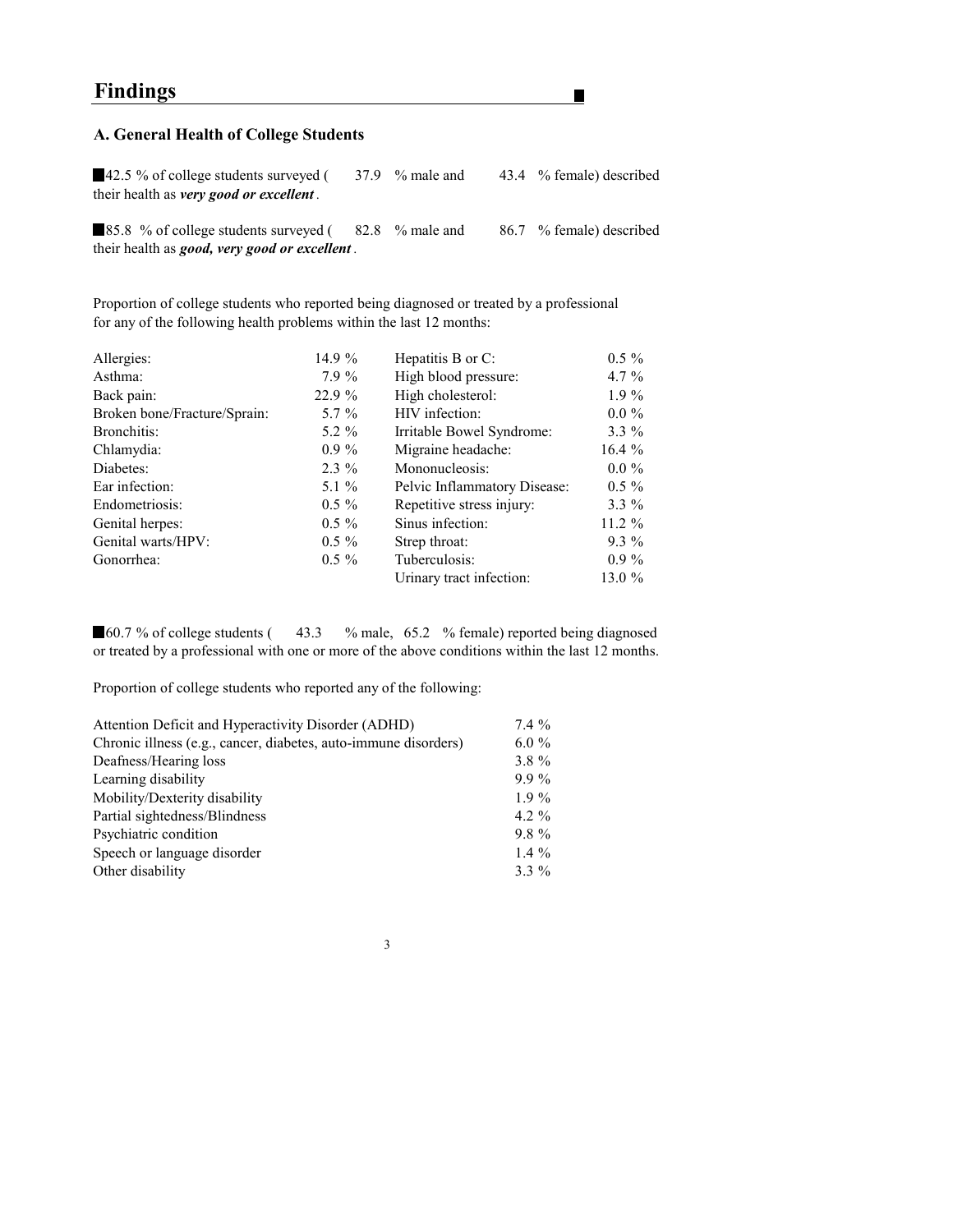#### **B. Disease and Injury Prevention**

College students reported receiving the following vaccinations (shots):

- 66.8 % reported receiving vaccination against hepatitis B.
- 43.3 % reported receiving vaccination against Human Papillomavirus/HPV (cervical cancer vaccine).
- 50.5 % reported receiving vaccination against influenza (flu) in the last 12 months (shot or nasal mist).
- 68.1 % reported receiving vaccination against measles, mumps, rubella.
- 50.2 % reported receiving vaccination against meningococcal meningitis.
- 53.8 % reported receiving vaccination against varicella (chicken pox).

Other disease prevention practices reported by college students:

- 62.8 % reported having a dental exam and cleaning in the last 12 months.
- 29.0 % of males reported performing a testicular self exam in the last 30 days.
- 39.1 % of females reported performing a breast self exam in the last 30 days.
- 37.5 % of females reported having a routine gynecological exam in the last 12 months.
- 48.6 % reported using sunscreen regularly with sun exposure.
- 35.7 % reported ever being tested for Human Immunodeficiency Virus (HIV) infection.

College students reported the following behaviors within the last 12 months:

4

*\* Students responding "N/A, did not do this activity within the last 12 months" were excluded.*

| Percent (%)              | $N/A$ , did not do this<br>activity within the<br>last 12 months | Never* | Rarely or<br>sometimes* | Mostly or<br>always* |
|--------------------------|------------------------------------------------------------------|--------|-------------------------|----------------------|
| Wear a seatbelt when you |                                                                  |        |                         |                      |
| rode in a car            | 0.9                                                              | 0.0    | 0.5                     | 99.5                 |
| Wear a helmet when you   |                                                                  |        |                         |                      |
| rode a bicycle           | 45.2                                                             | 16.0   | 19.3                    | 64.7                 |
| Wear a helmet when you   |                                                                  |        |                         |                      |
| rode a motorcycle        | 68.1                                                             | 5.8    | 7.2                     | 87.0                 |
| Wear a helmet when you   |                                                                  |        |                         |                      |
| were inline skating      | 68.7                                                             | 29.4   | 22.1                    | 48.5                 |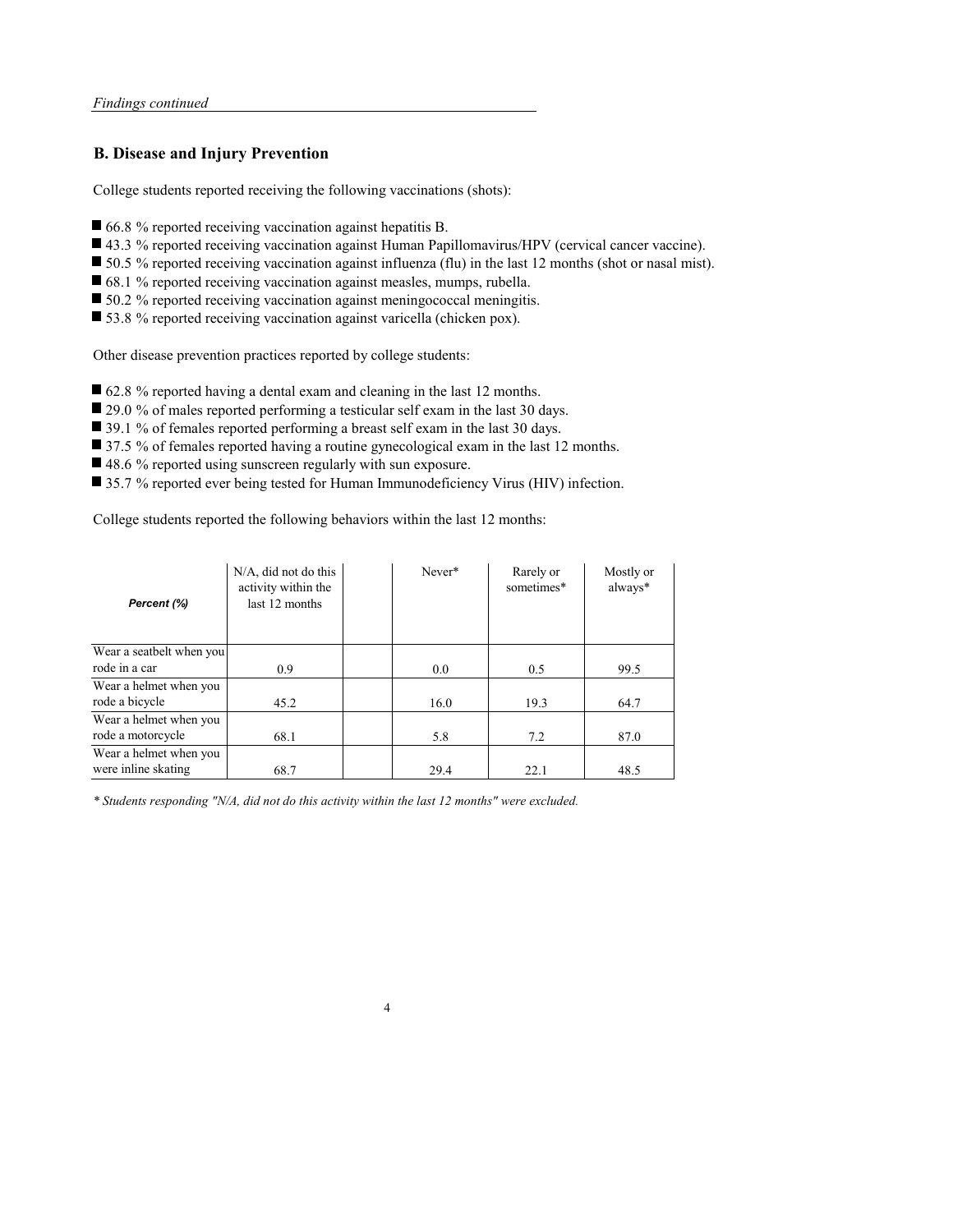### **C. Academic Impacts**

| Alcohol use:                                     | $1.9\%$   | Gambling:                        | $0.5 \%$ |
|--------------------------------------------------|-----------|----------------------------------|----------|
| Allergies:                                       | $0.9\%$   | Homesickness:                    | 4.3 $\%$ |
| Anxiety:                                         | $23.5\%$  | Injury:                          | $1.9\%$  |
| Assault (physical):                              | $0.9\%$   | Internet use/computer games:     | $7.0 \%$ |
| Assault (sexual):                                | 1.4 $%$   | Learning disability:             | 5.6 $\%$ |
| <b>Attention Deficit/Hyperactivity Disorder:</b> | $6.5\%$   | Participation in extracurricular |          |
| Cold/Flu/Sore throat:                            | $9.9\%$   | activities:                      | 1.4 $\%$ |
| Concern for a troubled friend                    |           | Pregnancy (yours or partner's):  | $0.9\%$  |
| or family member:                                | 13.1 $%$  | Relationship difficulties:       | $9.8 \%$ |
| Chronic health problem or serious illness:       | $2.8 \%$  | Roommate difficulties:           | $2.4\%$  |
| Chronic pain:                                    | $2.8 \%$  | Sexually transmitted disease/    |          |
| Death of a friend or family member:              | $9.3\%$   | infection (STD/I):               | $0.0 \%$ |
| Depression:                                      | $15.5\%$  | Sinus infection/Ear infection/   |          |
| Discrimination:                                  | $1.9\%$   | Bronchitis/Strep throat:         | $3.3\%$  |
| Drug use:                                        | 1.4 $\%$  | Sleep difficulties:              | 22.4 %   |
| Eating disorder/problem:                         | $0.9\%$   | Stress:                          | 29.4 %   |
| Finances:                                        | $10.8 \%$ | Work:                            | 14.0 $%$ |
|                                                  |           | Other:                           | $2.5\%$  |

academic performance, defined as: received a lower grade on an exam, or an important project; received a lower grade in the course; received an incomplete or dropped the course; or experienced a significant disruption in thesis, dissertation, research, or practicum work; (listed alphabetically): Within the last 12 months, students reported the following factors affecting their individual

### **D. Violence, Abusive Relationships and Personal Safety**

Within the last 12 months, college students reported experiencing:

| Percent (%)                                      | <b>Male</b> | Female | <b>Total</b> |
|--------------------------------------------------|-------------|--------|--------------|
| A physical fight                                 | 16.7        | 5.1    | 6.9          |
| A physical assault (not sexual assault)          | 13.3        | 6.2    | 7.3          |
| A verbal threat                                  | 43.3        | 23.3   | 25.9         |
| Sexual touching without their consent            | 10.0        | 6.7    | 7.3          |
| Sexual penetration attempt without their consent | 0.0         | 2.8    | 2.3          |
| Sexual penetration without their consent         |             | 1.7    | 1.4          |
| Stalking                                         |             | 7.9    | 7.8          |
| An emotionally abusive intimate relationship     |             | 15.7   | 15.7         |
| A physically abusive intimate relationship       |             | 2.8    | 2.3          |
| A sexually abusive intimate relationship         | 0.0         | 1.7    | 1.4          |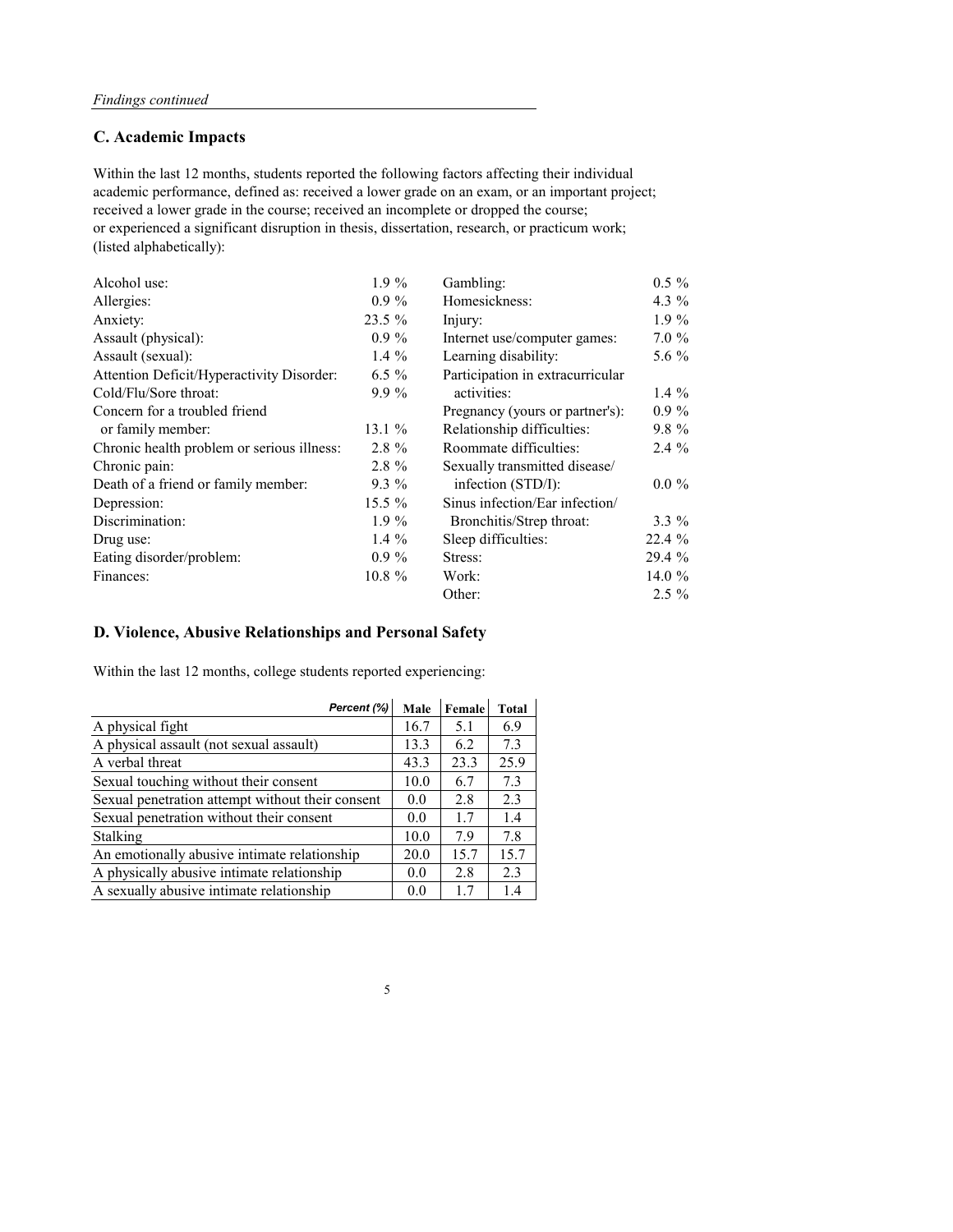College students reported feeling *very safe* :

|                                    | Percent (%) |      | Male Female | <b>Total</b> |
|------------------------------------|-------------|------|-------------|--------------|
| On their campus (daytime)          |             | 70.0 | 72.9        | 71.4         |
| On their campus (nighttime)        |             | 53.3 | 33.3        | 36.4         |
| In the community surrounding their |             |      |             |              |
| school (daytime)                   |             | 46.7 | 30.5        | 33.6         |
| In the community surrounding their |             |      |             |              |
| school (nighttime)                 |             | 33.3 | 12.4        | 15.7         |

### **E. Tobacco, Alcohol and Marijuana Use**

Reported use versus perceived use - reported use for all students within the past 30 days compared with how often students perceived the typical student on campus used substances within the same time period. The last line of each table combines all categories of any use in the last 30 days.

| <b>Cigarette</b>                  | <b>Actual Use</b> |        |              |  | <b>Perceived Use</b> |                     |      |
|-----------------------------------|-------------------|--------|--------------|--|----------------------|---------------------|------|
| Percent (%)                       | <b>Male</b>       | Female | <b>Total</b> |  | <b>Male</b>          | <b>Female</b> Total |      |
| Never used                        | 76.7              | 73.4   | 73.7         |  | 16.7                 | 14.1                | 15.2 |
| Used, but not in the last 30 days | 13.3              | 9.6    | 10.6         |  | 0.0                  | 6.8                 | 6.0  |
| Used 1-9 days                     | 3.3               | 5.6    | 5.1          |  | 23.3                 | 26.6                | 25.8 |
| Used 10-29 days                   | 3.3               | 0.6    | 0.9          |  | 20.0                 | 10.7                | 11.5 |
| Used all 30 days                  | 3.3               | 10.7   | 9.7          |  | 40.0                 | 41.8                | 41.5 |
|                                   |                   |        |              |  |                      |                     |      |
| Any use within the last 30 days   | 10.0              | 16.9   | 15.7         |  | 83.3                 | 79.1                | 78.8 |

*Male* **Female Total Perceived Use** 

| E-Cigarette                       | <b>Actual Use</b> |        |              |  | <b>Perceived Use</b> |                     |      |
|-----------------------------------|-------------------|--------|--------------|--|----------------------|---------------------|------|
| Percent (%)                       | <b>Male</b>       | Female | <b>Total</b> |  | <b>Male</b>          | <b>Female</b> Total |      |
| Never used                        | 86.7              | 83.5   | 83.8         |  | 27.6                 | 15.9                | 18.2 |
| Used, but not in the last 30 days | 10.0              | 9.1    | 9.3          |  | 0.0                  | 5.7                 | 5.6  |
| Used 1-9 days                     | 0.0               | 3.4    | 2.8          |  | 17.2                 | 26.1                | 24.3 |
| Used 10-29 days                   | 3.3               | 0.0    | 0.5          |  | 24.1                 | 18.2                | 18.2 |
| Used all 30 days                  | 0.0               | 4.0    | 3.7          |  | 31.0                 | 34.1                | 33.6 |
|                                   |                   |        |              |  |                      |                     |      |
| Any use within the last 30 days   | 3.3               | 7.4    | 6.9          |  | 72.4                 | 78.4                | 76.2 |

**Tobacco from a water pipe (hookah)**

| Percent (%)                       | <b>Male</b> | <b>Female</b> | <b>Total</b> | <b>Male</b> | <b>Female</b> | Total |
|-----------------------------------|-------------|---------------|--------------|-------------|---------------|-------|
| Never used                        | 90.0        | 85.3          | 85.7         | 31.0        | 27.8          | 28.4  |
| Used, but not in the last 30 days | 6.7         | 9.0           | 8.8          | 6.9         | 11.4          | 12.1  |
| Used 1-9 days                     | 0.0         | 3.4           | 3.2          | 44.8        | 36.9          | 36.7  |
| Used 10-29 days                   | 3.3         | $1.1\,$       | 1.4          | 17.2        | 10.8          | 11.6  |
| Used all 30 days                  | 0.0         | 1.1           | 0.9          | 0.0         | 13.1          | 11.2  |
|                                   |             |               |              |             |               |       |
| Any use within the last 30 days   | 3.3         | 5.6           | 5.5          | 62.1        | 60.8          | 59.5  |

| <b>Male</b> | Female | <b>Total</b> |
|-------------|--------|--------------|
| 31.0        | 27.8   | 28.4         |
| 6.9         | 11.4   | 12.1         |
| 44.8        | 36.9   | 36.7         |
| 17.2        | 10.8   | 11.6         |
| 0.0         | 13.1   | 11.2         |
|             |        |              |
| 62.1        | 60.8   | 59.5         |

6

| <b>Actual Use</b> |              | <b>Perceived Use</b> |        |              |  |
|-------------------|--------------|----------------------|--------|--------------|--|
| Female            | <b>Total</b> | <b>Male</b>          | Female | <b>Total</b> |  |
| 83.5              | 83.8         | 27.6                 | 15.9   | 18.2         |  |
| 9.1               | 9.3          | 0.0                  | 5.7    | 5.6          |  |
| 3.4               | 2.8          | 17.2                 | 26.1   | 24.3         |  |
| 0.0               | 0.5          | 24.1                 | 18.2   | 18.2         |  |
| 4.0               | 3.7          | 31.0                 | 34.1   | 33.6         |  |
|                   |              |                      |        |              |  |
| 7.4               | 6.9          | 72.4                 | 78.4   | 76.2         |  |

**Actual Use Perceived Use**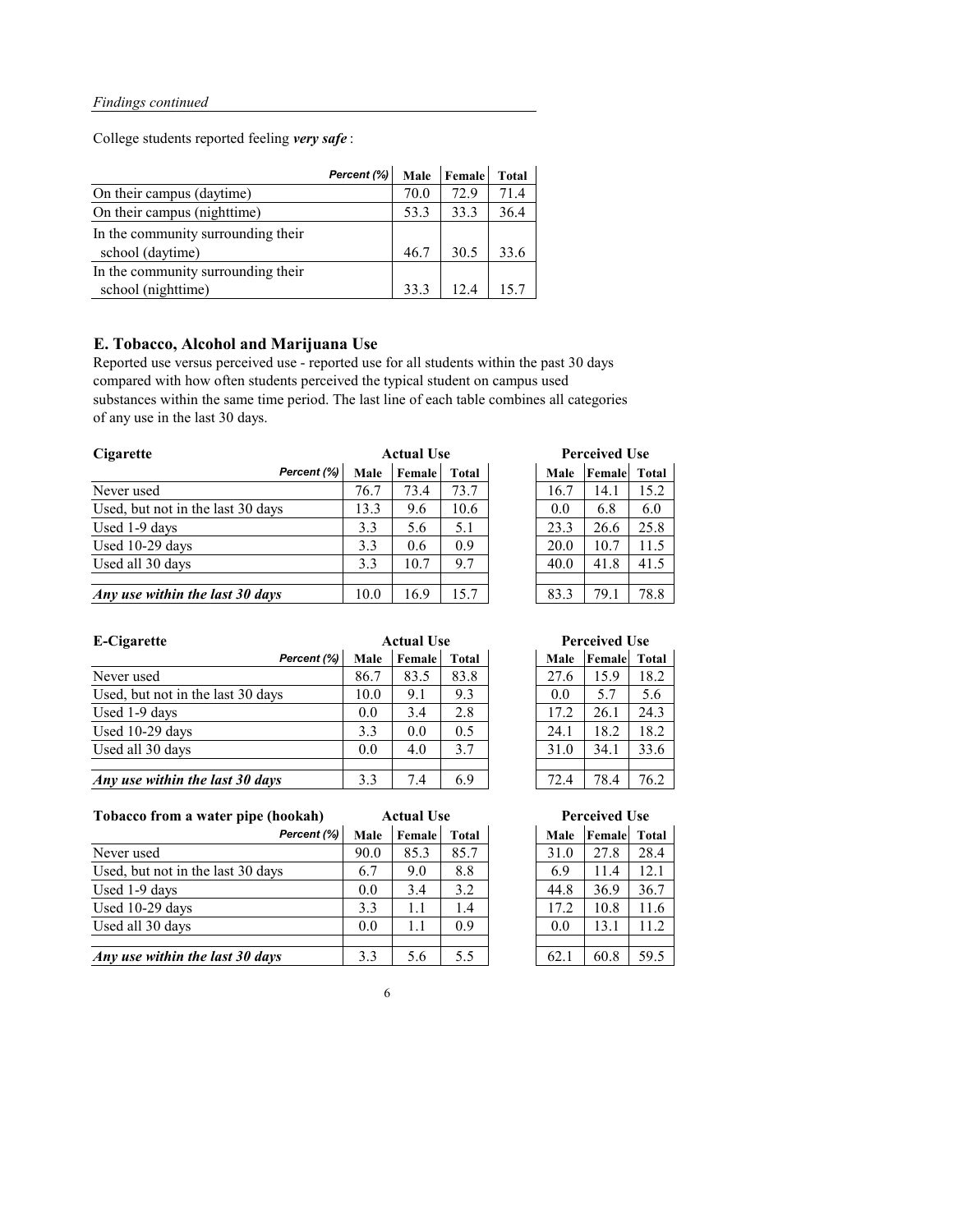| <b>Alcohol</b>                    | <b>Actual Use</b> |        |              |  | <b>Perceived Use</b> |        |       |
|-----------------------------------|-------------------|--------|--------------|--|----------------------|--------|-------|
| Percent (%)                       | <b>Male</b>       | Female | <b>Total</b> |  | <b>Male</b>          | Female | Total |
| Never used                        | 36.7              | 33.1   | 33.9         |  | 23.3                 | 16.9   | 18.3  |
| Used, but not in the last 30 days | 10.0              | 20.2   | 19.3         |  | 6.7                  | 6.7    | 6.9   |
| Used 1-9 days                     | 36.7              | 39.3   | 38.5         |  | 40.0                 | 42.7   | 41.3  |
| Used 10-29 days                   | 13.3              | 7.3    | 7.8          |  | 23.3                 | 18.0   | 18.3  |
| Used all 30 days                  | 3.3               | 0.0    | 0.5          |  | 6.7                  | 15.7   | 15.1  |
|                                   |                   |        |              |  |                      |        |       |
| Any use within the last 30 days   | 53.3              | 46.6   | 46.8         |  | 70.0                 | 76.4   | 74.8  |

| Marijuana                         | <b>Actual Use</b> |               |              |  | <b>Perceived Use</b> |                     |      |
|-----------------------------------|-------------------|---------------|--------------|--|----------------------|---------------------|------|
| Percent (%)                       | <b>Male</b>       | <b>Female</b> | <b>Total</b> |  | <b>Male</b>          | <b>Female</b> Total |      |
| Never used                        | 60.0              | 62.9          | 63.1         |  | 27.6                 | 19.4                | 21.5 |
| Used, but not in the last 30 days | 13.3              | 15.2          | 15.2         |  | 3.4                  | 5.1                 | 5.1  |
| Used 1-9 days                     | 13.3              | 11.2          | 11.1         |  | 27.6                 | 35.4                | 33.2 |
| Used 10-29 days                   | 6.7               | 3.9           | 4.1          |  | 31.0                 | 19.4                | 20.1 |
| Used all 30 days                  | 6.7               | 6.7           | 6.5          |  | 10.3                 | 20.6                | 20.1 |
|                                   |                   |               |              |  |                      |                     |      |
| Any use within the last 30 days   | 26.7              | 21.9          | 21.7         |  | 69.0                 | 75.4                | 73.4 |

#### **Drinking and Driving**

■ 0.9 % of college students reported driving after having 5 or more drinks in the last 30 days.<sup>\*</sup>

11.0 % of college students reported driving after having *any alcohol* in the last 30 days.\*

Estimated Blood Alcohol Concentration (or eBAC) of college students reporting 1 or more drinks the last time they "partied" or socialized. **Students reporting 0 drinks were excluded from the analysis**. Due to the improbability of a student surviving a drinking episode resulting in an extremely high eBAC, all students with an eBAC of 0.50 or higher are also omitted from these eBAC figures. eBAC is an estimated figure based on the reported number of drinks consumed during the last time they "partied" or socialized, their approximate time of consumption, sex, weight, and the average rate of ethanol metabolism.

| <b>Estimated BAC</b> | Percent $(\%)$ | Male Female Total |      |
|----------------------|----------------|-------------------|------|
| $\leq .08$           |                | 76.9              | 76.8 |
| $\leq 10$            |                | 82.               |      |

| Mean           | 0.05 | $0.05\,$ |
|----------------|------|----------|
| Median         | 0.04 | $0.03\,$ |
| <b>Std Dev</b> | 0.06 | $0.06\,$ |

7

*\*Students responding "N/A, don't drive" and "N/A don't drink" were excluded from this analysis.*

| <b>Actual Use</b> |              | <b>Perceived Use</b> |        |              |  |
|-------------------|--------------|----------------------|--------|--------------|--|
| Female            | <b>Total</b> | <b>Male</b>          | Female | <b>Total</b> |  |
| 62.9              | 63.1         | 27.6                 | 19.4   | 21.5         |  |
| 15.2              | 15.2         | 3.4                  | 5.1    | 5.1          |  |
| 11.2              | 11.1         | 27.6                 | 35.4   | 33.2         |  |
| 3.9               | 4.1          | 31.0                 | 19.4   | 20.1         |  |
| 6.7               | 6.5          | 10.3                 | 20.6   | 20.1         |  |
|                   |              |                      |        |              |  |
| 21.9              | 21.7         | 69.0                 | 75.4   | 73.4         |  |

| <b>Actual Use</b> |              | <b>Perceived Use</b> |             |        |              |
|-------------------|--------------|----------------------|-------------|--------|--------------|
| Female            | <b>Total</b> |                      | <b>Male</b> | Female | <b>Total</b> |
| 33.1              | 33.9         |                      | 23.3        | 16.9   | 18.3         |
| 20.2              | 19.3         |                      | 6.7         | 6.7    | 6.9          |
| 39.3              | 38.5         |                      | 40.0        | 42.7   | 41.3         |
| 7.3               | 7.8          |                      | 23.3        | 18.0   | 18.3         |
| 0.0               | 0.5          |                      | 6.7         | 15.7   | 15.1         |
|                   |              |                      |             |        |              |
| 46.6              | 46.8         |                      | 70.0        | 76.4   | 74.8         |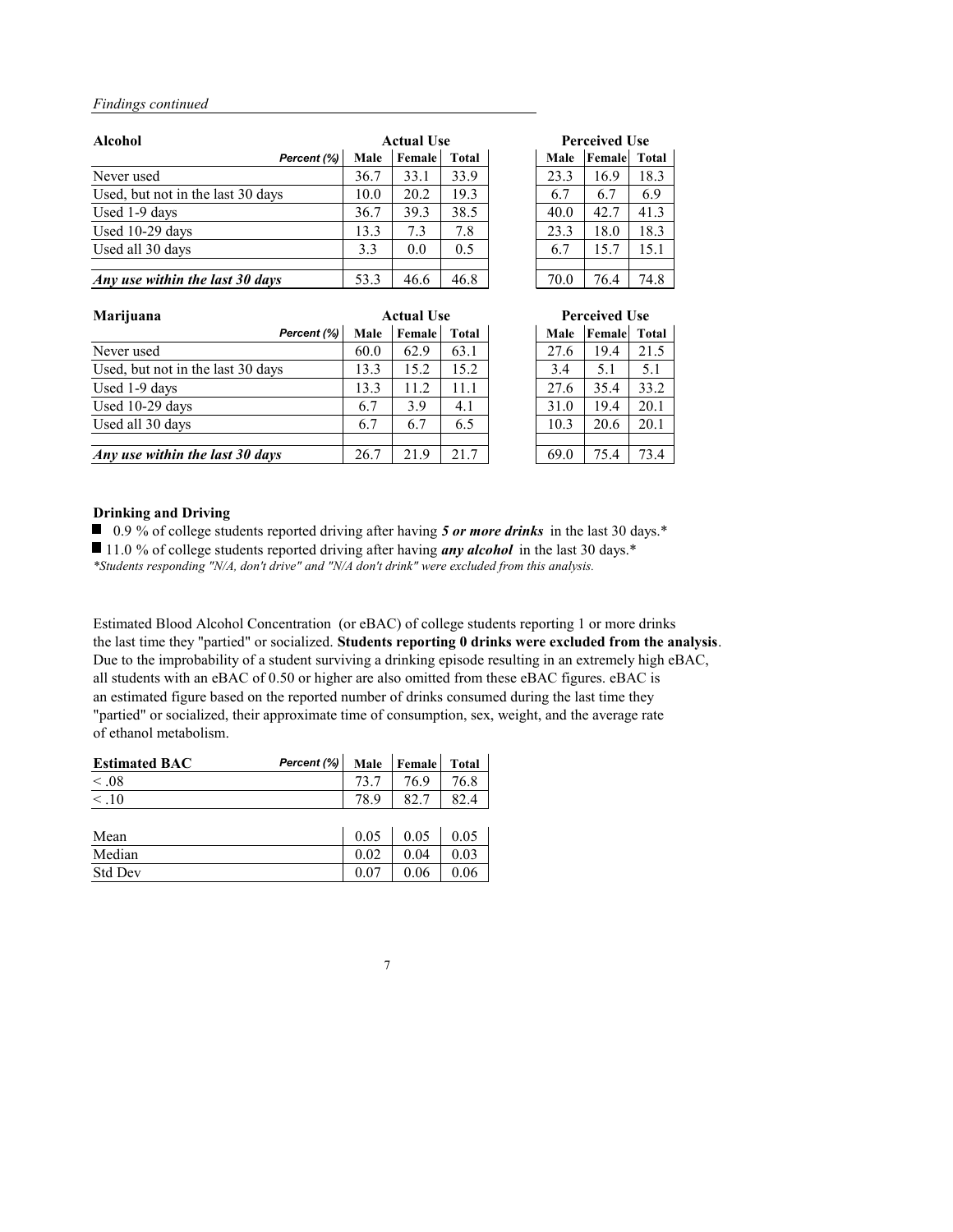Reported number of drinks consumed the last time students "partied" or socialized. Only students reporting one or more drinks were included.

| Number of drinks* | Percent (%) |      | Male   Female | <b>Total</b> |
|-------------------|-------------|------|---------------|--------------|
| 4 or fewer        |             |      | 67.3          | 63.8         |
|                   |             | 5.3  | 11.2          | 10.8         |
|                   |             | 10.5 | 47            | 5.4          |
| or more           |             | 36.8 | 16.8          |              |
|                   |             |      |               |              |

| Mean           | 70<br>6.7 | 4.21 | 4.68          |
|----------------|-----------|------|---------------|
| Median         | 5.00      | 3.00 | 3.50          |
| <b>Std Dev</b> |           | 3.55 | ᠇. <i>ၪ</i> , |

*\* Students reporting 0 drinks were excluded.*

Reported number of times college students consumed five or more drinks in a sitting within the last two weeks:

|                   | Percent (%) | <b>Male</b>    | <b>Female</b> | <b>Total</b> |
|-------------------|-------------|----------------|---------------|--------------|
| $N/A$ don't drink |             | 33.3           | 36.7          | 35.8         |
| None              |             | 40.0           | 44.6          | 44.2         |
| 1-2 times         |             | 16.7           | 14.7          | 15.3         |
| 3-5 times         |             | 6.7            | 4.0           | 4.2          |
| 6 or more times   |             | 3 <sup>3</sup> | ()()          | 0.5          |

Percent of college students who reported using prescription drugs that were not prescribed to them within the last 12 months:

|                             | Percent (%) | <b>Male</b> | Female | <b>Total</b> |
|-----------------------------|-------------|-------------|--------|--------------|
| Antidepressants             |             | 3.3         | 7.3    | 6.5          |
| Erectile dysfunction drugs  |             | 0.0         | 1.1    | 0.9          |
| Pain killers                |             | 3.3         | 6.2    | 5.6          |
| Sedatives                   |             | 3.3         | 3.4    | 3.2          |
| Stimulants                  |             | 0.0         | 1.7    | 1.4          |
|                             |             |             |        |              |
| Used 1 or more of the above |             | 3.3         | 11.2   | 9.7          |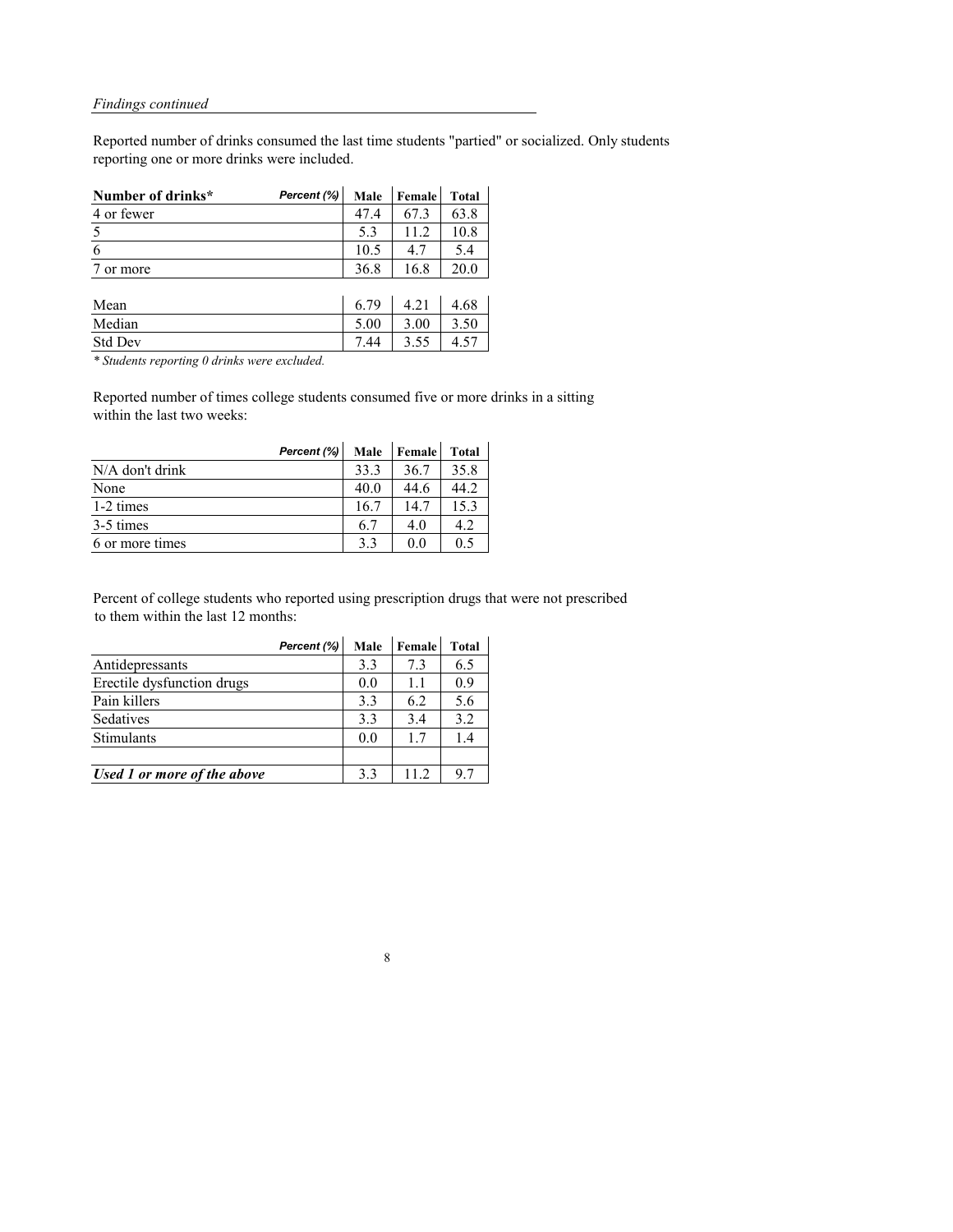College students reported doing the following *most of the time* or *always* when they "partied" or socialized during the last 12 months:\*

| Percent (%)                                                  | <b>Male</b> | Female | <b>Total</b> |
|--------------------------------------------------------------|-------------|--------|--------------|
| Alternate non-alcoholic with alcoholic beverages             | 15.0        | 28.1   | 25.9         |
| Avoid drinking games                                         | 45.0        | 45.2   | 44.7         |
| Choose not to drink alcohol                                  | 25.0        | 33.1   | 32.0         |
| Determine in advance not to exceed a set number of drinks    | 40.0        | 46.9   | 44.2         |
| Eat before and/or during drinking                            | 72.7        | 82.3   | 81.4         |
| Have a friend let you know when you have had enough          | 38.1        | 42.1   | 41.4         |
| Keep track of how many drinks being consumed                 | 39.1        | 64.3   | 60.1         |
| Pace drinks to one or fewer an hour                          | 36.4        | 46.9   | 44.3         |
| Stay with the same group of friends the entire time drinking | 81.0        | 89.5   | 87.9         |
| Stick with only one kind of alcohol when drinking            | 66.7        | 60.5   | 60.7         |
| Use a designated driver                                      | 76.2        | 90.3   | 86.4         |
|                                                              |             |        |              |
| Reported one or more of the above                            | 91.3        | 95.2   | 94.8         |

College students who drank alcohol reported experiencing the following in the last 12 months when drinking alcohol:\*

|                                            | Percent (%) | <b>Male</b> | Female | <b>Total</b> |
|--------------------------------------------|-------------|-------------|--------|--------------|
| Did something you later regretted          |             | 35.0        | 25.0   | 27.0         |
| Forgot where you were or what you did      |             | 30.0        | 15.5   | 17.7         |
| Got in trouble with the police             |             | 0.0         | 2.6    | 2.1          |
| Someone had sex with me without my consent |             | 4.8         | 2.5    | 2.8          |
| Had sex with someone without their consent |             | 0.0         | 0.0    | 0.0          |
| Had unprotected sex                        |             | 14.3        | 31.9   | 30.3         |
| Physically injured yourself                |             | 19.0        | 11.7   | 13.0         |
| Physically injured another person          |             | 4.8         | 0.8    | 1.4          |
| Seriously considered suicide               |             | 14.3        | 5.8    | 6.8          |
|                                            |             |             |        |              |
| Reported one or more of the above          |             | 38.1        | 43.0   | 43.5         |

9

*\*Students responding "N/A, don't drink" were excluded from this analysis.*

*\*Students responding "N/A, don't drink" were excluded from this analysis.*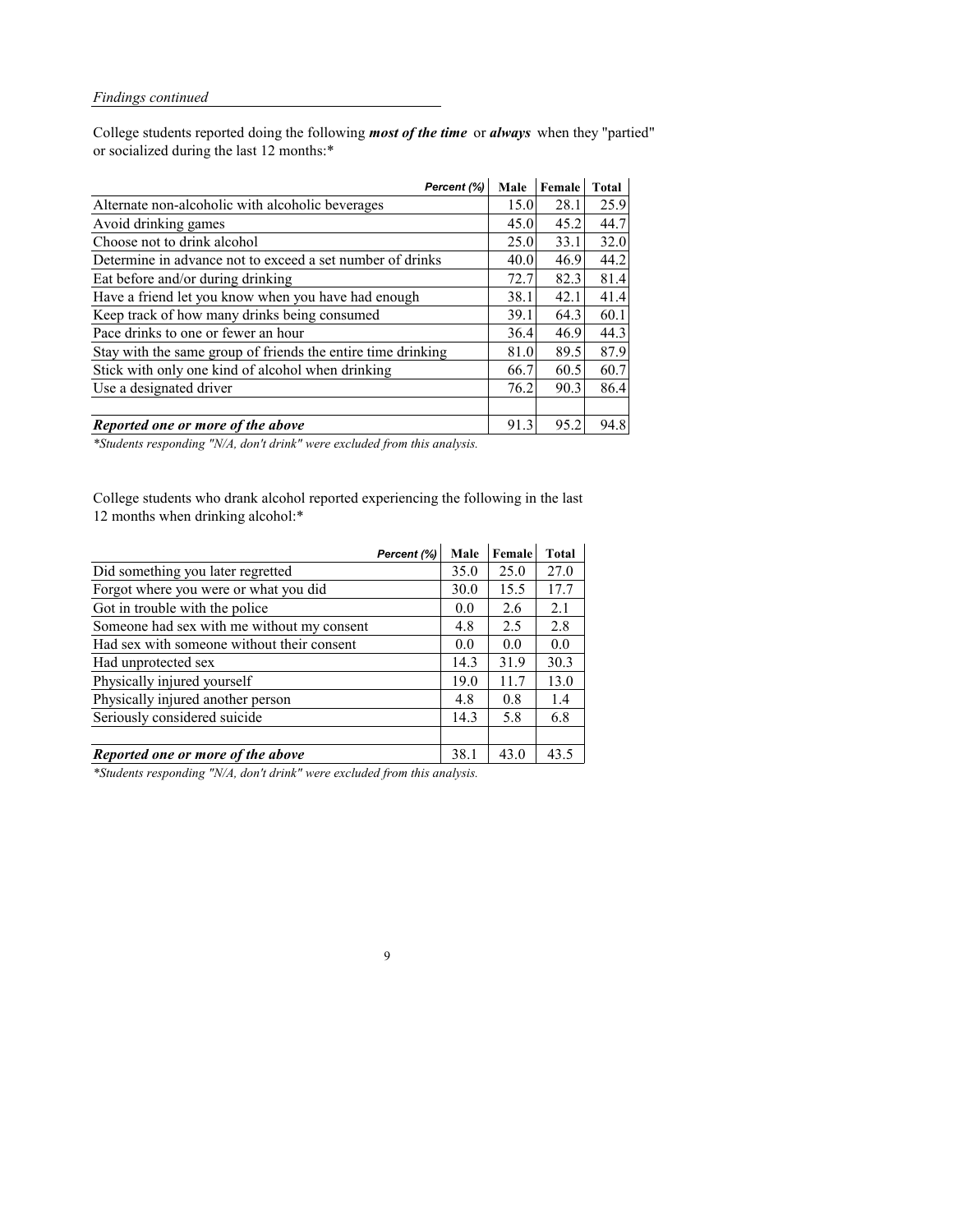College students reported having the following number of sexual partners (oral sex, vaginal or anal intercourse) within the last 12 months:  $\mathbf{r}$ 

#### **F. Sexual Behavior**

|           | Percent (%) | <b>Male</b> | Female | <b>Total</b> |
|-----------|-------------|-------------|--------|--------------|
| None      |             | 26.7        | 30.4   | 29.5         |
|           |             | 36.7        | 55.6   | 53.1         |
| $\bigcap$ |             | 13.3        | 5.8    | 6.8          |
|           |             | 16.7        | 1.8    | 4.3          |
| 4 or more |             | 6.7         | 6.4    | 6.3          |

Number of partners among students reporting to have at least one sexual partner within the last 12 months:\*

|                | Male      | <b>Female</b> | <b>Total</b> |
|----------------|-----------|---------------|--------------|
| Mean           | $\bigcap$ | $2.08\,$      | 09           |
| Median         |           | $00\,$        | $00\,$       |
| <b>Std Dev</b> | ◠         |               |              |

College students reported having oral, vaginal or anal sex in the last 30 days:

#### **Oral sex within the past 30 days**

| Percent (%)   Male   Female   Total                            |      |                      |      |
|----------------------------------------------------------------|------|----------------------|------|
| No, have never done this sexual activity                       | 37.9 | 31.8                 |      |
| No, have done this sexual activity but not in the last 30 days | 34.5 | 29.0                 | 29.7 |
| Yes                                                            |      | $27.6$   39.2   37.7 |      |

#### **Vaginal sex within the past 30 days**

| A we have been a returned the public of any $\sigma$           |      |               |  |
|----------------------------------------------------------------|------|---------------|--|
| Percent $(\%)$ Male Female Total                               |      |               |  |
| No, have never done this sexual activity                       | 30.0 | $26.1$   27.2 |  |
| No, have done this sexual activity but not in the last 30 days | 16.7 | $17.6$ 16.9   |  |
| Yes                                                            | 53.3 | $56.3$   55.9 |  |

#### **Anal sex within the past 30 days**

| Percent (%)   Male   Female   Total                            |      |      |      |
|----------------------------------------------------------------|------|------|------|
| No, have never done this sexual activity                       | 69.0 | 66.5 | 67.0 |
| No, have done this sexual activity but not in the last 30 days | 24.1 | 23.3 | 23.1 |
| Yes                                                            | 6.9  | 10.2 | 9.9  |

10

*\*Students reporting 0 sexual partners within the last 12 months were excluded.*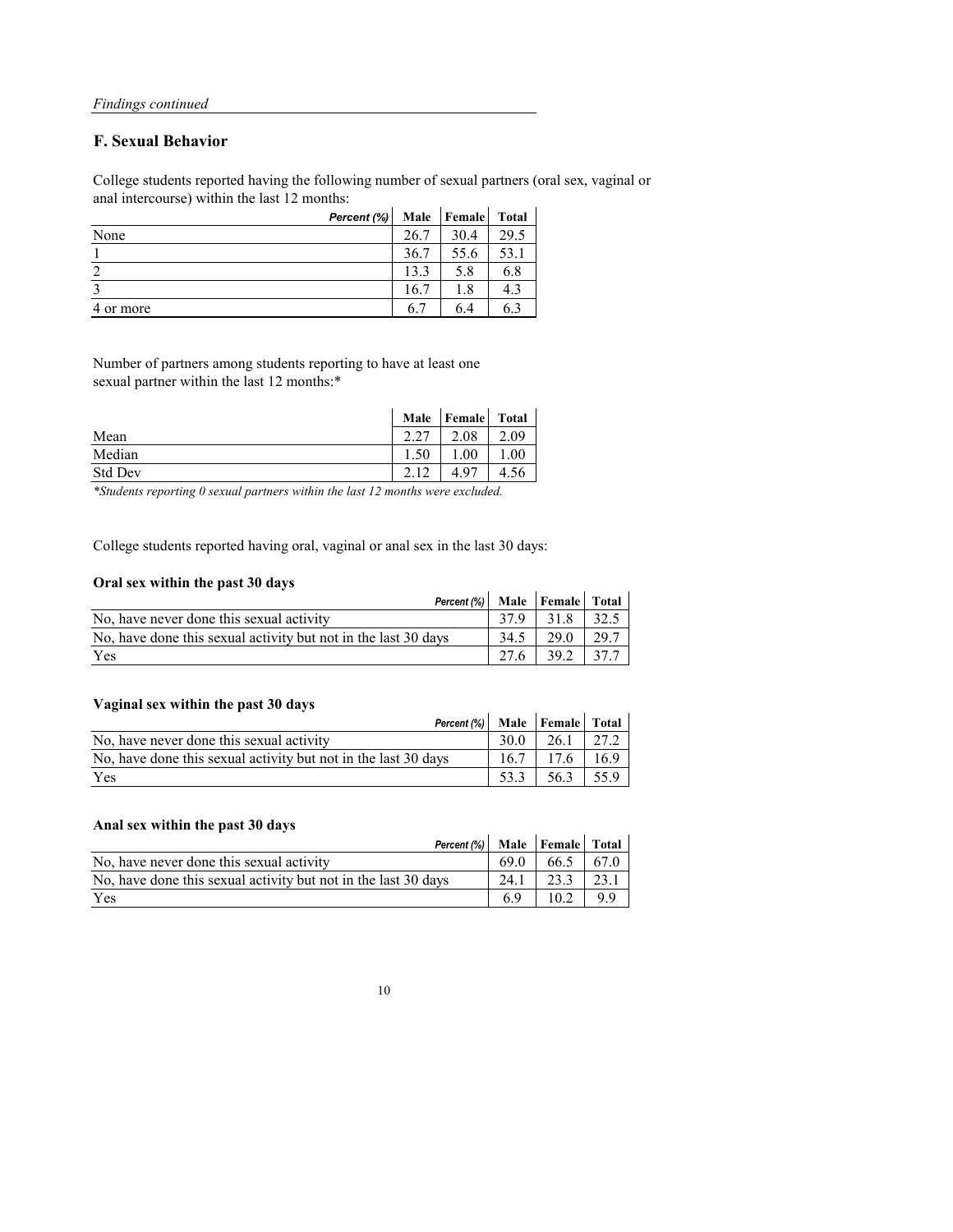Using a condom or other protective barrier within the last 30 days (*mostly or always*):

| <b>Percent (%)</b> Male Female Total |      |      |      |
|--------------------------------------|------|------|------|
| Sexually active students reported*   |      |      |      |
| Oral sex                             | 18.8 | 6.6  | 8.2  |
| Vaginal intercourse                  | 33.3 | 25.2 | 27.5 |
| Anal intercourse                     | 20.0 | 14.3 | 14.6 |

*\*Students responding "Never did this sexual activity" or "Have not done this during the last thirty days" were excluded from the analysis.*

**Contraceptive use reported by students or their partner the last time they had vaginal intercourse:**

| Percent (%) Male Female Total                 |                      |  |
|-----------------------------------------------|----------------------|--|
| Yes, used a method of contraception           | $46.7$   52.0   50.7 |  |
| Not applicable/Didn't use a method/Don't know | $53.3$   48.0   49.3 |  |

**If YES to contraceptive use the last time student had vaginal intercourse, reported means of birth control used among college students or their partner to prevent pregnancy:**

10.8 % of sexually active college students reported using (or reported their partner used) emergency contraception ("morning after pill") within the last 12 months. (male: 3.7 %; female: 12.4 %).\* *\*Students responding "Not sexually active" were excluded from the analysis.*

■ 2.2 % of college students who had vaginal intercourse within the last 12 months reported experiencing an unintentional pregnancy or got someone pregnant within the last 12 months. (male: 0.0 %; female: 2.7 %).\*\*

*\*\*Students responding "Have not had vaginal intercourse within the last 12 months" were excluded from the analysis.* 11

| Percent (%)                                                    | Male | Female | <b>Total</b> |
|----------------------------------------------------------------|------|--------|--------------|
| Birth control pills (monthly or extended cycle)                | 35.7 | 41.8   | 40.2         |
| Birth control shots                                            | 0.0  | 4.4    | 4.7          |
| Birth control implants                                         | 21.4 | 2.2    | 4.7          |
| Birth control patch                                            | 0.0  | 2.2    | 1.9          |
| Vaginal ring                                                   | 7.7  | 4.4    | 4.8          |
| Intrauterine device                                            | 35.7 | 27.2   | 27.8         |
| Male condom                                                    | 57.1 | 48.4   | 50.5         |
| Female condom                                                  | 14.3 | 1.1    | 3.7          |
| Diaphragm or cervical cap                                      | 0.0  | 0.0    | 0.0          |
| Contraceptive sponge                                           | 0.0  | 0.0    | 0.0          |
| Spermicide (foam, jelly, cream)                                | 7.1  | 0.0    | 0.9          |
| Fertility awareness (calendar, mucous, basal body temperature) | 0.0  | 6.6    | 6.6          |
| Withdrawal                                                     | 14.3 | 22.2   | 21.7         |
| Sterilization (hysterectomy, tubes tied, vasectomy)            | 0.0  | 4.4    | 3.7          |
| Other method                                                   | 0.0  | 2.2    | 2.8          |
|                                                                |      |        |              |
| Male condom use plus another method                            | 57.1 | 39.6   | 43.0         |
| Any two or more methods (excluding male condoms)               | 21.4 | 20.7   | 22.2         |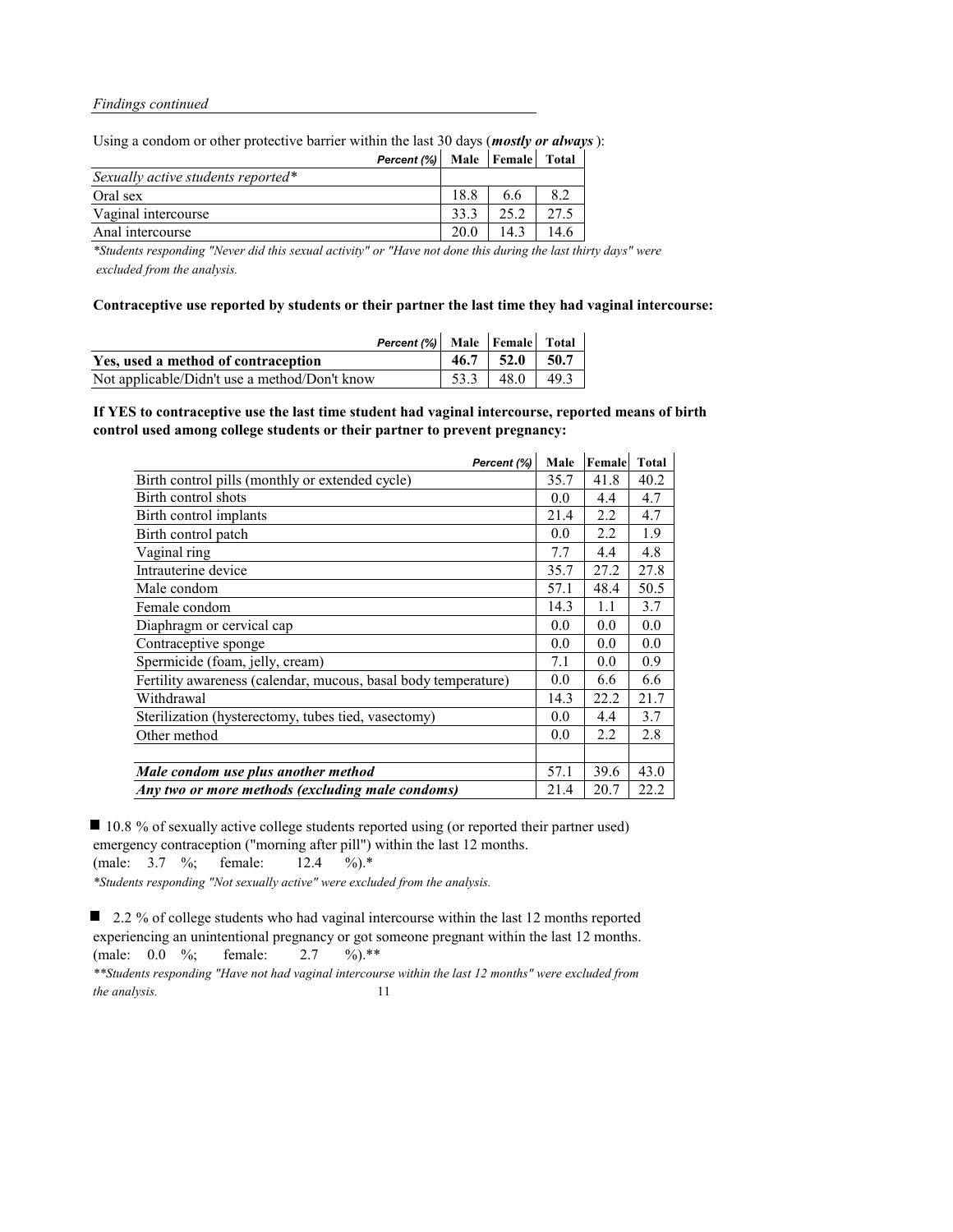#### **G. Nutrition and Exercise**

College students reported usually eating the following number of servings of fruits and vegetables per day:

|                    | Percent (%) |      | Male   Female | <b>Total</b> |
|--------------------|-------------|------|---------------|--------------|
| 0 servings per day |             | 10.0 | 5.6           |              |
| 1-2 per day        |             | 70.0 | 65.7          | 67.3         |
| 3-4 per day        |             | 16.7 | 25.3          | 23.4         |
| 5 or more per day  |             |      |               |              |

College students reported the following behaviors within the past 7 days:

#### **Do moderate-intensity cardio or aerobic exercise for at least 30 minutes:**

|            | Percent $(\%)$ |      | Male   Female | <b>Total</b> |
|------------|----------------|------|---------------|--------------|
| 0 days     |                | 17.2 | 30.9          | 28.9         |
| $1-4$ days |                | 65.5 | 49.7          |              |
| $5-7$ days |                | 17.2 | 19.4          | 19.0         |

**Do vigorous-intensity cardio or aerobic exercise for at least 20 minutes:**

|            | <b>Percent (%)</b> Male Female Total |      |      |      |
|------------|--------------------------------------|------|------|------|
| 0 days     |                                      | 27.6 | 51.7 | 48.6 |
| $1-2$ days |                                      | 37.9 | 26.7 | 27.8 |
| $3-7$ days |                                      | 34.5 | 21.6 | 23.6 |

Physical Activity and Public Health: Updated Recommendations for Adults. From the American College of Sports Medicine and the American Heart Association (2007): Moderate-intensity cardio or aerobic exercise for at least 30 minutes on 5 or more days per week, or vigorous-intensity cardio or aerobic exercise for at least 20 minutes on 3 or more days per week.

**Students meeting the Recommendations for moderate-intensity exercise, vigorous-intensity exercise, or a combination of the two (2 moderate-intensity exercise periods = 1 vigorous-intensity exercise period).**

*Percent (%)* **Male Female Total** 

| Guidelines met |  | 4∩<br>.<br>_ | ∵∪ ∙ |
|----------------|--|--------------|------|
|----------------|--|--------------|------|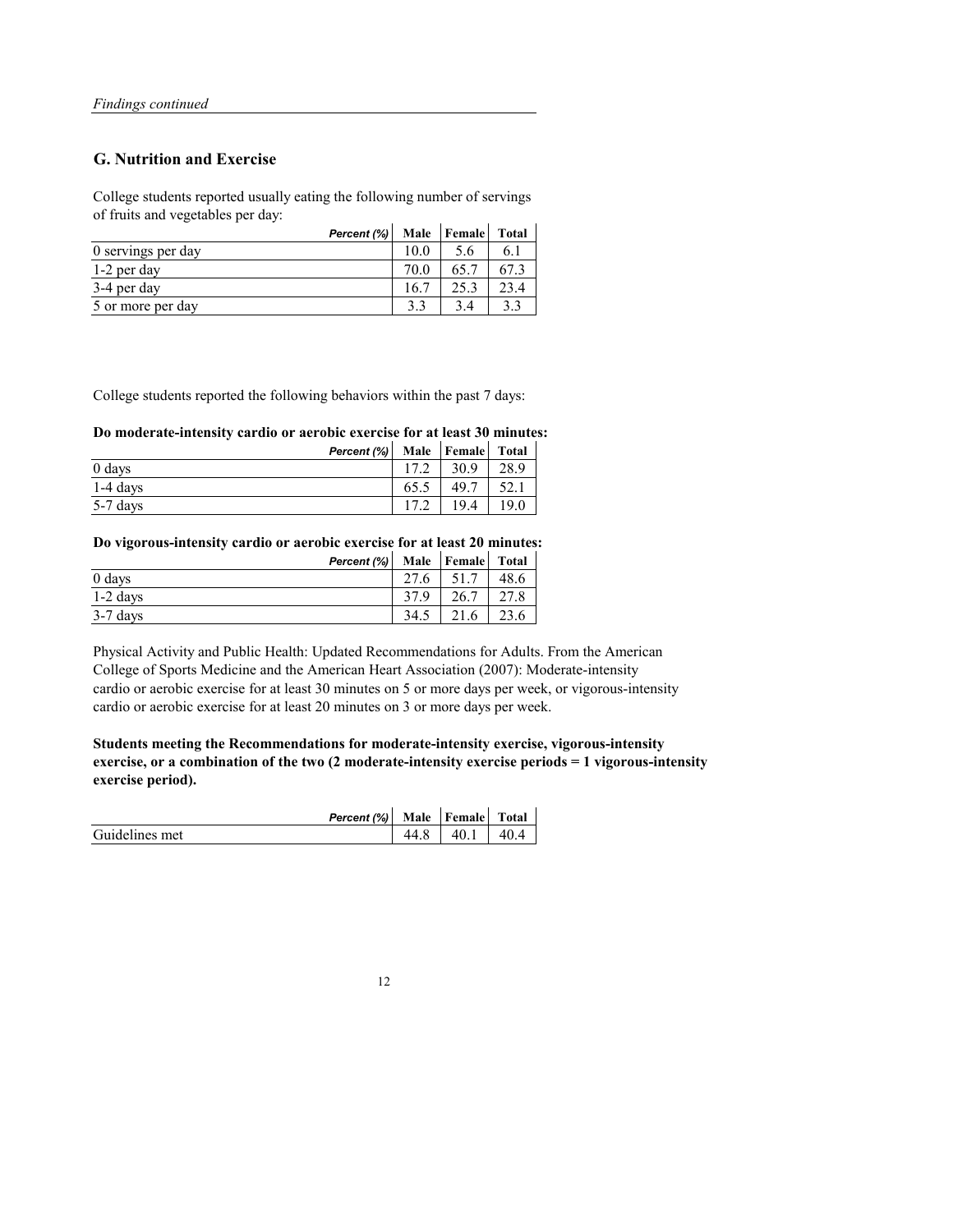Estimated average Body Mass Index (BMI): This figure incorporates reported height, and weight to form a general indicator of physical health. Categories defined by The World Health Organization (WHO) 2000, reprinted 2004. Obesity: Preventing and Managing the Global Epidemic. WHO Tech Report Series: 894.

| <b>BMI</b>                  | Percent (%) | <b>Male</b> | Female | <b>Total</b> |
|-----------------------------|-------------|-------------|--------|--------------|
| $\leq$ 18.5 Underweight     |             | 6.7         | 2.4    | 3.0          |
| 18.5-24.9 Healthy Weight    |             | 36.7        | 44.0   | 42.4         |
| 25-29.9 Overweight          |             | 16.7        | 29.2   | 27.6         |
| 30-34.9 Class I Obesity     |             | 23.3        | 11.3   | 12.8         |
| 35-39.9 Class II Obesity    |             | 10.0        | 7.1    | 7.4          |
| $\geq$ 40 Class III Obesity |             | 6.7         | 6.0    | 6.9          |
|                             |             |             |        |              |

| Mean           | 27.94       | 27.49 | 127.77 |
|----------------|-------------|-------|--------|
| Median         | つつ<br>27.38 | 25.63 | 25.70  |
| <b>Std Dev</b> |             | 8.50  | 8.68   |

#### **H. Mental Health**

Students reported experiencing the following within the last 12 months:

## **Felt things were hopeless Felt overwhelmed by all you had to do**

| Percent (%) | <b>Male</b> | Female | <b>Total</b> | Percent (%)            | <b>Male</b> | Female | <b>Total</b> |
|-------------|-------------|--------|--------------|------------------------|-------------|--------|--------------|
|             | 26.7        | 23.6   | 24.2         | No, never              | 20.0        | 9.6    | 11.6         |
| months      | 16.7        | 20.2   | 20.5         | No, not last 12 months | 13.3        | 9.0    | 9.8          |
| eks         | 23.3        | 19.7   | 19.5         | Yes, last 2 weeks      | 33.3        | 47.8   | 44.7         |
| iys         | 3.3         | 11.8   | 10.7         | Yes, last 30 days      | 13.3        | 14.0   | 14.4         |
| months      | 30.0        | 24.7   | 25.1         | Yes, in last 12 months | 20.0        | 19.7   | 19.5         |
|             |             |        |              |                        |             |        |              |
| in          |             |        |              | <b>Any</b> time within |             |        |              |
| nths        | 56.7        | 56.2   | 55.3         | the last 12 months     | 66.7        | 81.5   | 78.6         |

### Felt exhausted (not from physical activity) Felt very lonely

| Percent (%)            | <b>Male</b> | Female | <b>Total</b> | Percent (%)            | <b>Male</b> | Female | Total |
|------------------------|-------------|--------|--------------|------------------------|-------------|--------|-------|
| No, never              | 26.7        | 23.6   | 24.2         | No, never              | 20.0        | 9.6    | 11.6  |
| No, not last 12 months | 16.7        | 20.2   | 20.5         | No, not last 12 months | 13.3        | 9.0    | 9.8   |
| Yes, last 2 weeks      | 23.3        | 19.7   | 19.5         | Yes, last 2 weeks      | 33.3        | 47.8   | 44.7  |
| Yes, last 30 days      | 3.3         | 11.8   | 10.7         | Yes, last 30 days      | 13.3        | 14.0   | 14.4  |
| Yes, in last 12 months | 30.0        | 24.7   | 25.1         | Yes, in last 12 months | 20.0        | 19.7   | 19.5  |
|                        |             |        |              |                        |             |        |       |
| Any time within        |             |        |              | Any time within        |             |        |       |
| the last 12 months     | 56.7        | 56.2   | 55.3         | the last 12 months     | 66.7        | 81.5   | 78.6  |

|             |             |        | $\epsilon$   |                        |      |             |              |
|-------------|-------------|--------|--------------|------------------------|------|-------------|--------------|
| Percent (%) | <b>Male</b> | Female | <b>Total</b> | Percent (%)            |      | Male Female | <b>Total</b> |
|             | 23.3        | 7.9    | 10.7         | No, never              | 20.0 | 18.0        | 20.0         |
| 2 months    | 10.0        | 7.3    | 7.9          | No, not last 12 months | 23.3 | 19.7        | 20.0         |
| eks         | 36.7        | 49.2   | 46.3         | Yes, last 2 weeks      | 33.3 | 30.9        | 30.2         |
| ıys         | 6.7         | 16.9   | 15.4         | Yes, last 30 days      | 3.3  | 9.0         | 8.4          |
| months      | 23.3        | 18.6   | 19.6         | Yes, in last 12 months | 20.0 | 22.5        | 21.4         |
|             |             |        |              |                        |      |             |              |
| in          |             |        |              | Any time within        |      |             |              |
| $n$ ths     | 66.7        | 84.7   | 81.3         | the last 12 months     | 56.7 | 62.4        | 60.0         |

| Percent (%)            | <b>Male</b> | Female | <b>Total</b> | Percent (%)            |      | Male Female | Tota |
|------------------------|-------------|--------|--------------|------------------------|------|-------------|------|
| No, never              | 23.3        | 7.9    | 10.7         | No, never              | 20.0 | 18.0        | 20.0 |
| No, not last 12 months | 10.0        | 7.3    | 7.9          | No, not last 12 months | 23.3 | 19.7        | 20.0 |
| Yes, last 2 weeks      | 36.7        | 49.2   | 46.3         | Yes, last 2 weeks      | 33.3 | 30.9        | 30.2 |
| Yes, last 30 days      | 6.7         | 16.9   | 15.4         | Yes, last 30 days      | 3.3  | 9.0         | 8.4  |
| Yes, in last 12 months | 23.3        | 18.6   | 19.6         | Yes, in last 12 months | 20.0 | 22.5        | 21.4 |
|                        |             |        |              |                        |      |             |      |
| Any time within        |             |        |              | Any time within        |      |             |      |
| the last 12 months     | 66.7        | 84.7   | 81.3         | the last 12 months     | 56.7 | 62.4        | 60.0 |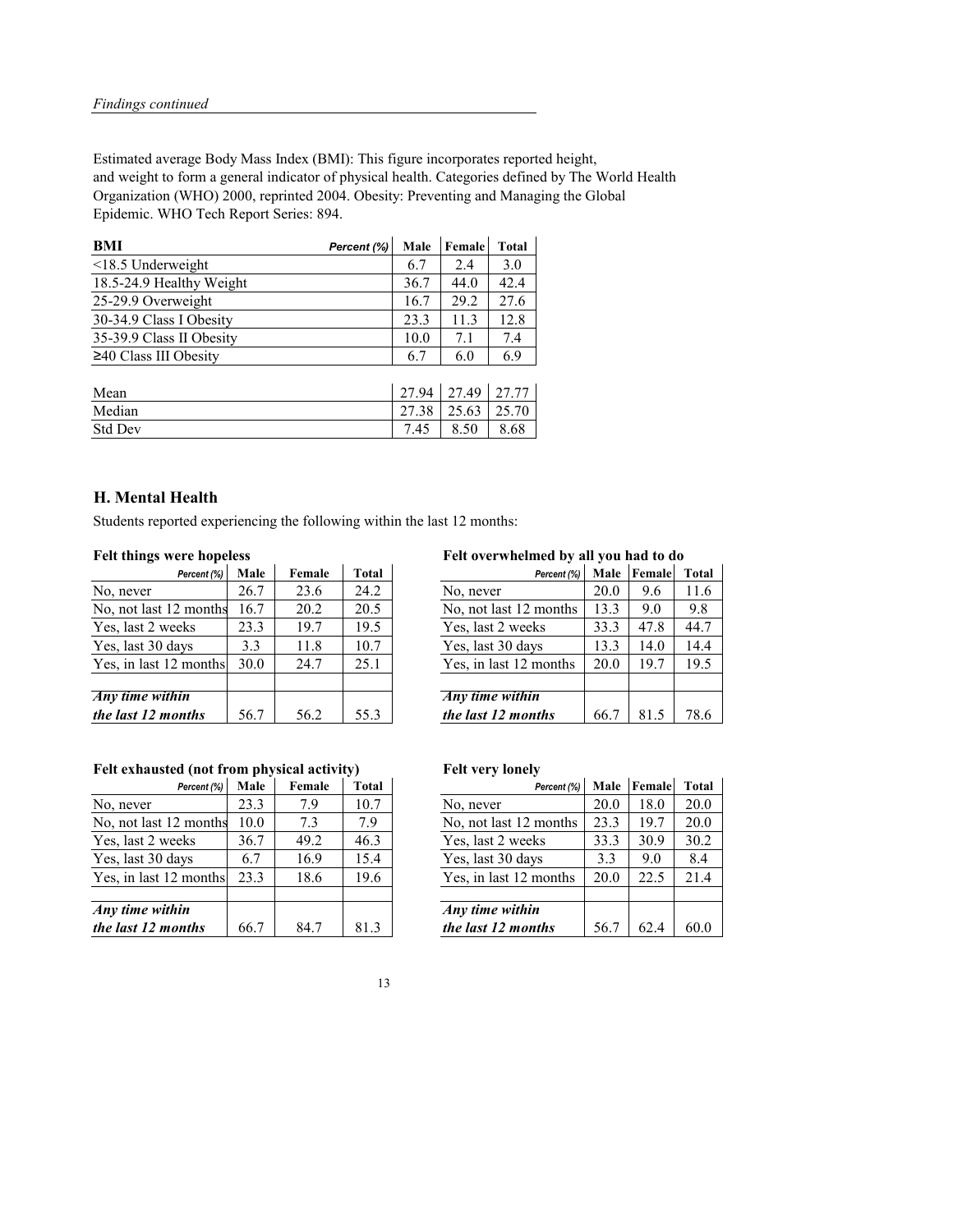#### **Felt very sad Felt so depressed that it was difficult to function**

|                          |             |        |              | тинсион                |      |             |              |
|--------------------------|-------------|--------|--------------|------------------------|------|-------------|--------------|
| Percent (%)              | <b>Male</b> | Female | <b>Total</b> | Percent (%)            |      | Male Female | <b>Total</b> |
|                          | 16.7        | 10.1   | 12.1         | No, never              | 20.0 | 36.9        | 34.7         |
| 2 months                 | 20.0        | 13.5   | 14.0         | No, not last 12 months | 30.0 | 19.9        | 20.7         |
| eks                      | 30.0        | 35.4   | 34.0         | Yes, last 2 weeks      | 26.7 | 18.2        | 19.2         |
| ıys                      | 6.7         | 12.9   | 12.1         | Yes, last 30 days      | 0.0  | 6.3         | 5.2          |
| months                   | 26.7        | 28.1   | 27.9         | Yes, in last 12 months | 23.3 | 18.8        | 20.2         |
|                          |             |        |              |                        |      |             |              |
| $\overline{\mathbf{in}}$ |             |        |              | Any time within        |      |             |              |
| nths                     | 63.3        | 76.4   | 74.0         | the last 12 months     | 50.0 | 43.2        | 44.6         |

| Percent (%)            | <b>Male</b> | Female | <b>Total</b> | Percent (%)            | <b>Male</b> | Female | Total |
|------------------------|-------------|--------|--------------|------------------------|-------------|--------|-------|
| No, never              | 16.7        | 10.1   | 12.1         | No, never              | 20.0        | 36.9   | 34.7  |
| No, not last 12 months | 20.0        | 13.5   | 14.0         | No, not last 12 months | 30.0        | 19.9   | 20.7  |
| Yes, last 2 weeks      | 30.0        | 35.4   | 34.0         | Yes, last 2 weeks      | 26.7        | 18.2   | 19.2  |
| Yes, last 30 days      | 6.7         | 12.9   | 12.1         | Yes, last 30 days      | 0.0         | 6.3    | 5.2   |
| Yes, in last 12 months | 26.7        | 28.1   | 27.9         | Yes, in last 12 months | 23.3        | 18.8   | 20.2  |
|                        |             |        |              |                        |             |        |       |
| Any time within        |             |        |              | Any time within        |             |        |       |
| the last 12 months     | 63.3        | 76.4   | 74.0         | the last 12 months     | 50.0        | 43.2   | 44.6  |

#### Felt overwhelming anxiety **Felt overwhelming anger**

| $\sigma$    | $\bullet$   |        |              | $\bullet$<br>o         |             |        |              |
|-------------|-------------|--------|--------------|------------------------|-------------|--------|--------------|
| Percent (%) | <b>Male</b> | Female | <b>Total</b> | Percent (%)            | <b>Male</b> | Female | <b>Total</b> |
|             | 33.3        | 20.2   | 22.8         | No, never              | 36.7        | 29.2   | 30.7         |
| 2 months    | 20.0        | 13.5   | 14.0         | No, not last 12 months | 10.0        | 27.5   | 24.7         |
| eks         | 23.3        | 32.0   | 30.7         | Yes, last 2 weeks      | 23.3        | 15.2   | 15.8         |
| ıys         | 3.3         | 12.9   | 11.6         | Yes, last 30 days      | 3.3         | 8.4    | 7.4          |
| months      | 20.0        | 21.3   | 20.9         | Yes, in last 12 months | 26.7        | 19.7   | 21.4         |
|             |             |        |              |                        |             |        |              |
| in          |             |        |              | Any time within        |             |        |              |
| $n$ ths     | 46.7        | 66.3   | 63.3         | the last 12 months     | 53.3        | 43.3   | 44.7         |

| Percent (%)            | <b>Male</b> | Female | <b>Total</b> | Percent (%)            | <b>Male</b> | Female | Tota |
|------------------------|-------------|--------|--------------|------------------------|-------------|--------|------|
| No, never              | 33.3        | 20.2   | 22.8         | No, never              | 36.7        | 29.2   | 30.7 |
| No, not last 12 months | 20.0        | 13.5   | 14.0         | No, not last 12 months | 10.0        | 27.5   | 24.7 |
| Yes, last 2 weeks      | 23.3        | 32.0   | 30.7         | Yes, last 2 weeks      | 23.3        | 15.2   | 15.8 |
| Yes, last 30 days      | 3.3         | 12.9   | 11.6         | Yes, last 30 days      | 3.3         | 8.4    | 7.4  |
| Yes, in last 12 months | 20.0        | 21.3   | 20.9         | Yes, in last 12 months | 26.7        | 19.7   | 21.4 |
| Any time within        |             |        |              | Any time within        |             |        |      |
| the last 12 months     | 46.7        | 66.3   | 63.3         | the last 12 months     | 53.3        | 43.3   | 44.7 |

#### **Seriously considered suicide Attempted suicide**

| Percent (%) <sup> </sup> | <b>Male</b> | Female | <b>Total</b> | Percent (%)            | <b>Male</b> | Female | <b>Total</b> |
|--------------------------|-------------|--------|--------------|------------------------|-------------|--------|--------------|
|                          | 66.7        | 69.7   | 69.3         | No, never              | 80.0        | 82.0   | 81.4         |
| months                   | 16.7        | 17.4   | 17.7         | No, not last 12 months | 13.3        | 16.3   | 16.3         |
| eks                      | 0.0         | 2.2    | 1.9          | Yes, last 2 weeks      | 0.0         | 1.1    | 0.9          |
| ıys                      | 0.0         | 1.7    | 1.4          | Yes, last 30 days      | 0.0         | 0.0    | 0.0          |
| months                   | 16.7        | 9.0    | 9.8          | Yes, in last 12 months | 6.7         | 0.6    | 1.4          |
|                          |             |        |              |                        |             |        |              |
| in                       |             |        |              | Any time within        |             |        |              |
| $n$ ths                  | 16.7        | 12.9   | 13.0         | the last 12 months     | 6.7         | 1.7    | 2.3          |

| Percent (%)            | <b>Male</b> | Female | <b>Total</b> | Percent (%)            | <b>Male</b> | Female | Tota |
|------------------------|-------------|--------|--------------|------------------------|-------------|--------|------|
| No, never              | 66.7        | 69.7   | 69.3         | No, never              | 80.0        | 82.0   | 81.4 |
| No, not last 12 months | 16.7        | 17.4   | 17.7         | No, not last 12 months | 13.3        | 16.3   | 16.3 |
| Yes, last 2 weeks      | 0.0         | 2.2    | 1.9          | Yes, last 2 weeks      | 0.0         | 1.1    | 0.9  |
| Yes, last 30 days      | 0.0         | 1.7    | 1.4          | Yes, last 30 days      | 0.0         | 0.0    | 0.0  |
| Yes, in last 12 months | 16.7        | 9.0    | 9.8          | Yes, in last 12 months | 6.7         | 0.6    | 1.4  |
| Any time within        |             |        |              | Any time within        |             |        |      |
| the last 12 months     | 16.7        | 12.9   | 13.0         | the last 12 months     | 6.7         | 1.7    | 2.3  |

#### **Intentionally cut, burned, bruised, or otherwise injured yourself**

| Percent (%)            | <b>Male</b> | Female | <b>Total</b> |
|------------------------|-------------|--------|--------------|
| No, never              | 86.7        | 71.9   | 74.0         |
| No, not last 12 months | 6.7         | 23.0   | 20.9         |
| Yes, last 2 weeks      | 0.0         | 1.7    | 1.4          |
| Yes, last 30 days      | 0.0         | 0.6    | 0.5          |
| Yes, in last 12 months | 6.7         | 2.8    | 3.3          |
|                        |             |        |              |
| Any time within        |             |        |              |
| the last 12 months     | 6.7         | 5.1    | 5.1          |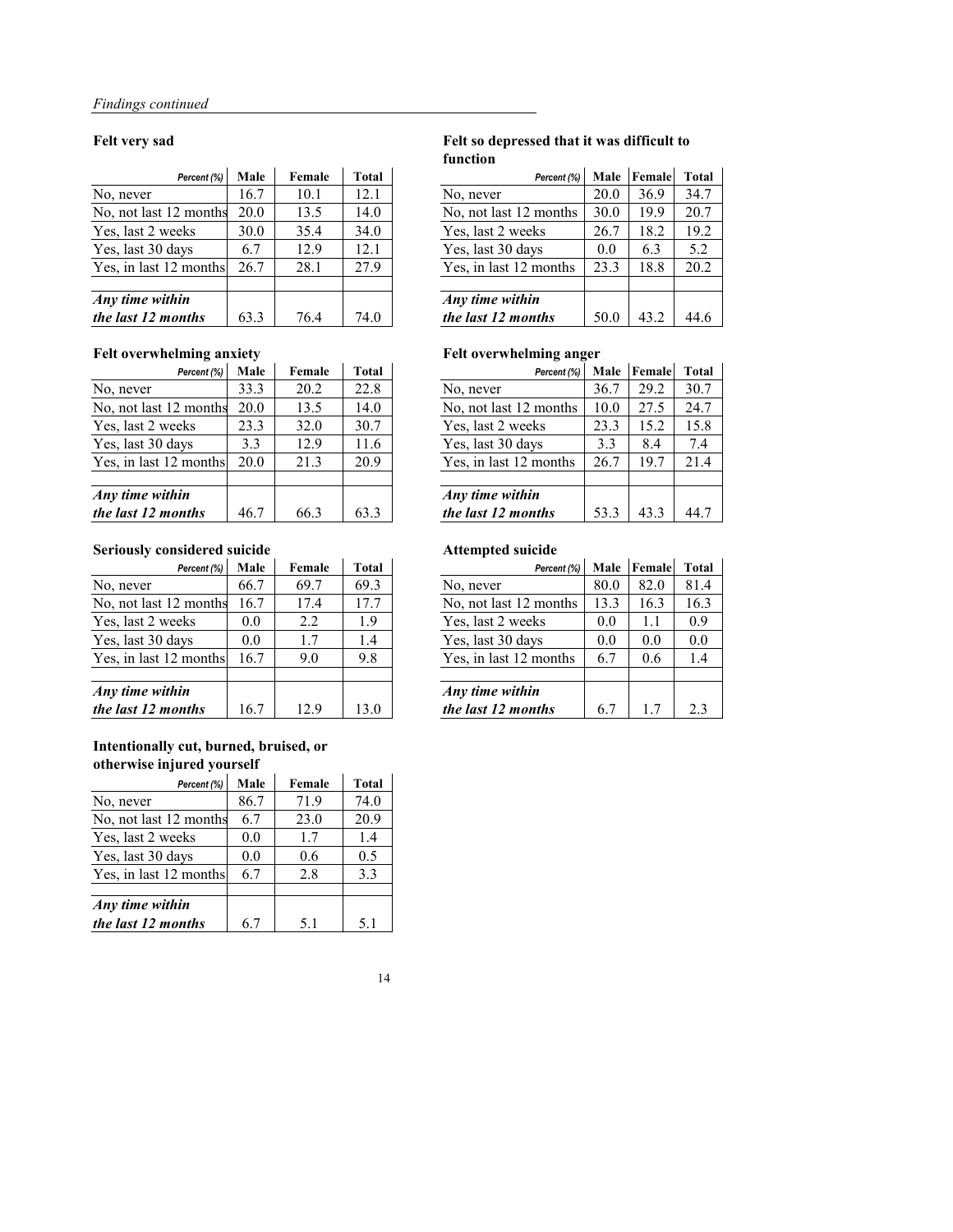**Within the last 12 months, diagnosed or treated by a professional for the following:** 

| Percent (%)                                           | <b>Male</b> | Female | <b>Total</b> |
|-------------------------------------------------------|-------------|--------|--------------|
| Anorexia                                              | 0.0         | 1.7    | 1.4          |
| Anxiety                                               | 23.3        | 30.5   | 29.0         |
| <b>Attention Deficit and Hyperactivity Disorder</b>   | 10.3        | 6.9    | 7.2          |
| <b>Bipolar Disorder</b>                               | 3.3         | 1.1    | 1.4          |
| <b>Bulimia</b>                                        | 0.0         | 3.4    | 2.8          |
| Depression                                            | 20.0        | 22.0   | 21.0         |
| Insomnia                                              | 13.3        | 10.2   | 10.3         |
| Other sleep disorder                                  | 6.7         | 6.9    | 6.6          |
| <b>Obsessive Compulsive Disorder</b>                  | 3.3         | 4.6    | 4.2          |
| Panic attacks                                         | 10.3        | 20.9   | 19.2         |
| Phobia                                                | 0.0         | 1.7    | 1.4          |
| Schizophrenia                                         | 0.0         | 0.6    | 0.5          |
| Substance abuse or addiction                          | 6.7         | 5.7    | 5.7          |
| Other addiction                                       | 3.4         | 2.3    | 2.4          |
| Other mental health condition                         | 0.0         | 7.4    | 6.6          |
|                                                       |             |        |              |
| <b>Students reporting none of the above</b>           | 56.7        | 60.7   | 60.9         |
| Students reporting only one of the above              | 20.0        | 5.6    | 7.4          |
| <b>Students reporting both Depression and Anxiety</b> | 16.7        | 19.7   | 18.6         |
| Students reporting any two or more of the above       |             |        |              |
| excluding the combination of Depression and Anxiety   | 13.3        | 16.3   | 15.8         |

### **Within the last 12 months, any of the following been traumatic or very difficult to handle:**

| Percent (%)                                 | <b>Male</b> | Female | <b>Total</b> |
|---------------------------------------------|-------------|--------|--------------|
| Academics                                   | 40.0        | 50.8   | 49.1         |
| Career-related issue                        | 33.3        | 31.8   | 32.1         |
| Death of family member or friend            | 30.0        | 21.7   | 22.6         |
| Family problems                             | 33.3        | 36.4   | 35.7         |
| Intimate relationships                      | 40.0        | 29.4   | 30.8         |
| Other social relationships                  | 33.3        | 26.7   | 27.7         |
| Finances                                    | 60.0        | 52.3   | 53.5         |
| Health problem of family member or partner  | 43.3        | 29.0   | 30.5         |
| Personal appearance                         | 36.7        | 38.3   | 38.2         |
| Personal health issue                       | 26.7        | 30.5   | 29.9         |
| Sleep difficulties                          | 43.3        | 41.2   | 40.7         |
| Other                                       | 13.8        | 13.3   | 13.5         |
|                                             |             |        |              |
| <b>Students reporting none of the above</b> | 16.7        | 19.7   | 19.5         |
| Students reporting only one of the above    | 13.3        | 8.4    | 8.8          |
| Students reporting 2 of the above           | 10.0        | 10.1   | 10.2         |
| Students reporting 3 or more of the above   | 60.0        | 61.8   | 61.4         |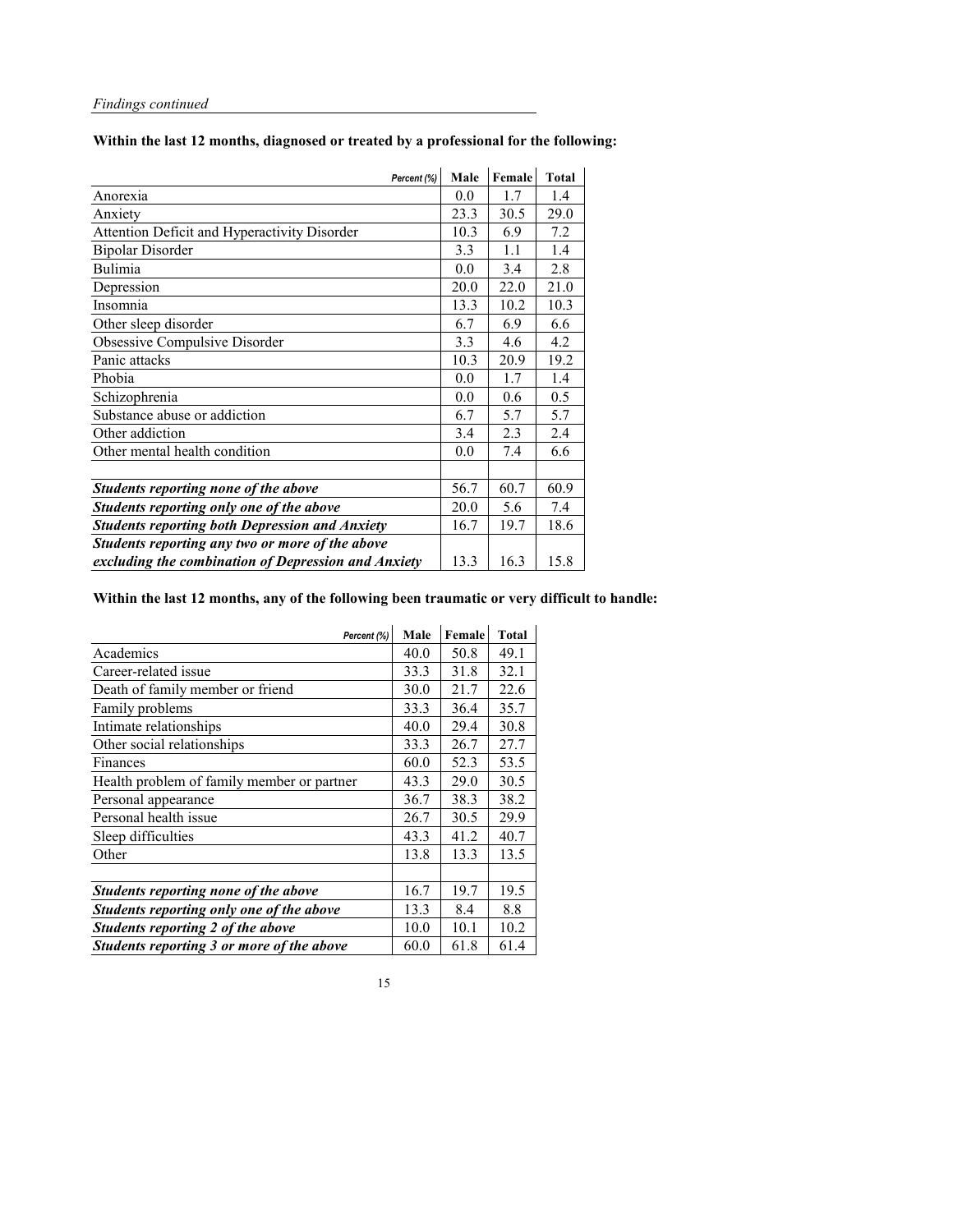**Within the last 12 months, how would you rate the overall level of stress experienced:**

|                          | Percent (%) | <b>Male</b> | <b>Female</b> | <b>Total</b> |
|--------------------------|-------------|-------------|---------------|--------------|
| No stress                |             | 3.3         |               | 1.9          |
| Less than average stress |             | 16.7        | 12.9          | 13.5         |
| Average stress           |             | 33.3        | 28.1          | 29.3         |
| More than average stress |             | 23.3        | 44.4          | 40.5         |
| Tremendous stress        |             | 23.3        | 13.5          | 14.9         |

### **I. Sleep**

### **Past 7 days, getting enough sleep to feel rested in the morning:**

| Percent (%) | <b>Male</b> | <b>Female</b> | <b>Total</b> |
|-------------|-------------|---------------|--------------|
| 0 days      | 10.0        | 15.2          | 14.0         |
| $1-2$ days  | 36.7        | 34.8          | 34.9         |
| 3-5 days    | 43.3        | 35.4          | 37.2         |
| $6+$ days   | 10.0        | 14.6          | 14.0         |

#### **Past 7 days, how often felt tired, dragged out, or sleepy during the day:**

|            | Percent $(\% )$ | <b>Male</b> | <b>Female</b> | <b>Total</b> |
|------------|-----------------|-------------|---------------|--------------|
| 0 days     |                 | 13.8        | 12.4          | 12.7         |
| $1-2$ days |                 | 34.5        | 27.5          | 28.6         |
| $3-5$ days |                 | 41.4        | 36.5          | 37.1         |
| $6+$ days  |                 | 10.3        | 23.6          | 21.6         |

#### **Past 7 days, how much of a problem with sleepiness during daytime activities:**

|                            | Percent (%) | <b>Male</b> | <b>Female</b> | <b>Total</b> |
|----------------------------|-------------|-------------|---------------|--------------|
| No problem                 |             | 13.3        | 12.4          | 13.5         |
| A little problem           |             | 40.0        | 48.9          | 46.5         |
| More than a little problem |             | 30.0        | 20.2          | 21.9         |
| A big problem              |             | 13.3        | 13.5          | 13.0         |
| A very big problem         |             | 3.3         | 5.1           | 5.1          |